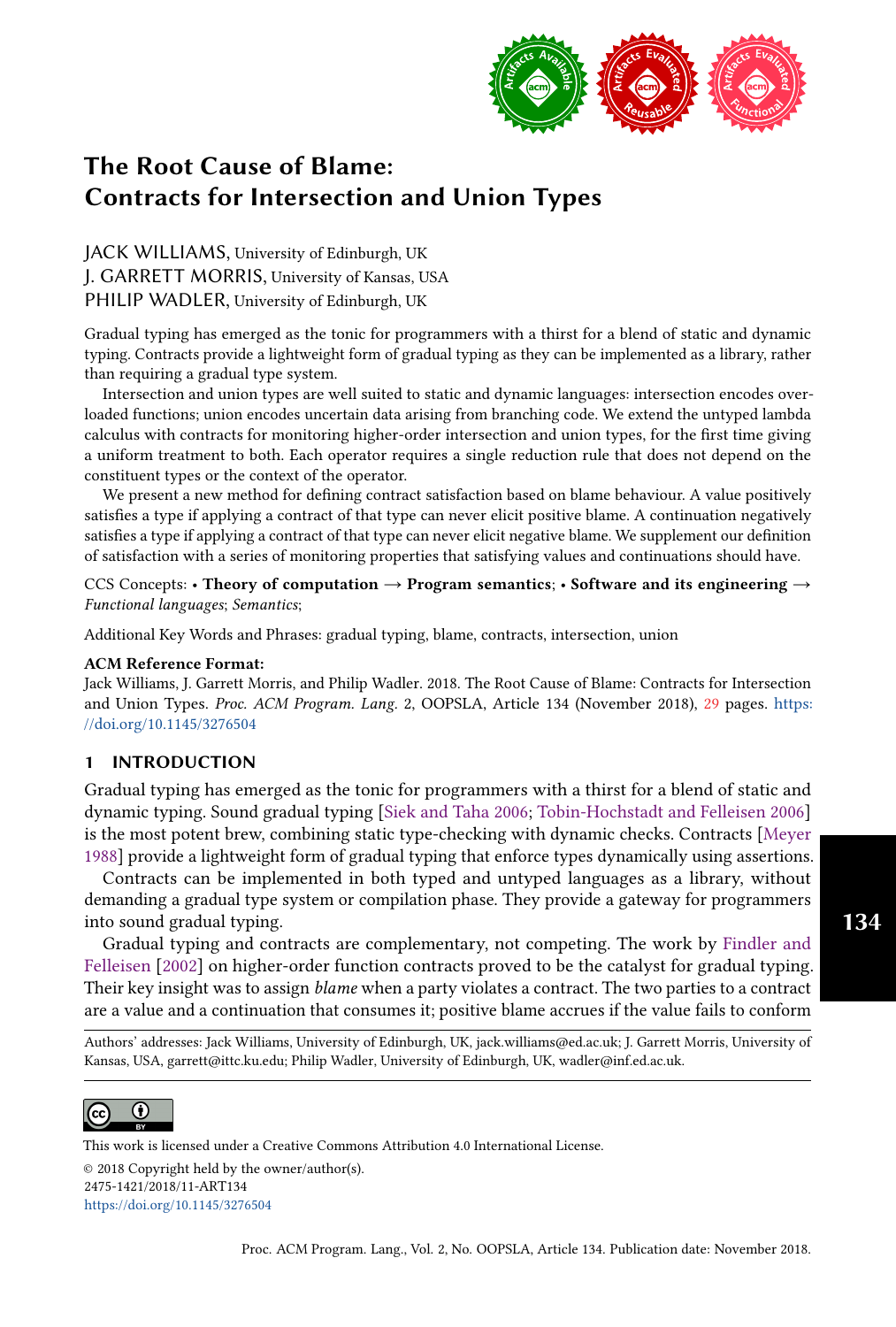to the type, and negative if the continuation fails to conform. The study of correct blame assignment continues to be an important area of research concerning gradual typing and contracts alike.

Composition is the primary method for building rich libraries of assertions. [Findler and Felleisen](#page-27-2) [\[2002\]](#page-27-2) gave us higher-order function contracts; [Keil and Thiemann](#page-27-3) [\[2015a\]](#page-27-3) gave us higher-order intersection and union contracts. These operators are well suited to static and dynamic languages: intersection encodes overloaded functions; union encodes uncertain data arising from branching code. For example, we can use all three to build a contract for the following JavaScript program.

```
function f(x) {
  if (typeof x == 'boolean') {
    if (x) return 'hello world'; else return !x;
  }
  return (x+10);
}
```
When the argument to f is a boolean then return the string 'hello world' for true, and the negated input for false. When the argument to f is an integer then return the argument plus 10. The behaviour of this function can be captured using the type  $(B \rightarrow (S \cup B)) \cap (I \rightarrow I)$ .

However, the monitoring semantics for contracts of intersection and union types given by [Keil](#page-27-3) [and Thiemann](#page-27-3) [\[2015a\]](#page-27-3) are not uniform. Intersection requires three monitoring rules and specialises intersections of function types. Union requires a single rule that extracts the union from within an intersection and creates two resulting intersection contracts. If uniformity helps composition, then special cases can hinder composition.

We extend the untyped lambda calculus with contracts for monitoring higher-order intersection and union types, giving a uniform treatment to both. Each operator requires a single monitoring rule that does not depend on the constituent types or the context of the operator. Our calculus has the triumvirate of monitoring rules for function, intersection, and union:

| $(V@^pA \rightarrow B)W$ | $\longrightarrow$ $(V(W @^{-p}A)) @^{p}B$                                                      |
|--------------------------|------------------------------------------------------------------------------------------------|
| $V @^p A \cap B$         | $\longrightarrow$ $(V @^{p \bullet \text{left}_{\cap} A) @^{p \bullet \text{right}_{\cap} B}$  |
| $V @^p A \cup B$         | $\longrightarrow$ $(V @^{p \bullet \text{left}_{\cup}} A) @^{p \bullet \text{right}_{\cup}} B$ |

We write  $V\omega^p A$  to denote the application of a contract of type A to value V. Contracts are indexed by blame nodes p that track and interpret blame for the different contract operators. To support uniform monitoring of intersection and union we use richer structures for blame tracking that keep a trace of the reduction.

We present a new approach for determining blame in the presence of intersection and union. Allocating blame becomes non-trivial with intersection and union because sub-contracts can be violated without implying that a top-level contract was violated. In our example, a client of f can violate the domain type in the left branch of the intersection provided they satisfy the domain type in the right branch. Blame allocation is required to aggregate violations throughout the execution of a program.

Verifying the soundness of contract monitoring requires a definition of contract satisfaction. Programs that satisfy a contract should never elicit blame and applying a contract to any program should produce a new program that satisfies the contract. We follow existing work by [Dimoulas and](#page-27-4) [Felleisen](#page-27-4) [\[2011\]](#page-27-4) and [Keil and Thiemann](#page-27-3) [\[2015a\]](#page-27-3) that distinguishes positive and negative satisfaction. Values positively satisfy a contract and continuations negatively satisfy a contract.

[Dimoulas and Felleisen](#page-27-4) [\[2011\]](#page-27-4) define contract satisfaction using observational equivalence between programs contracted with full and partial obligations. A value satisfies a type if the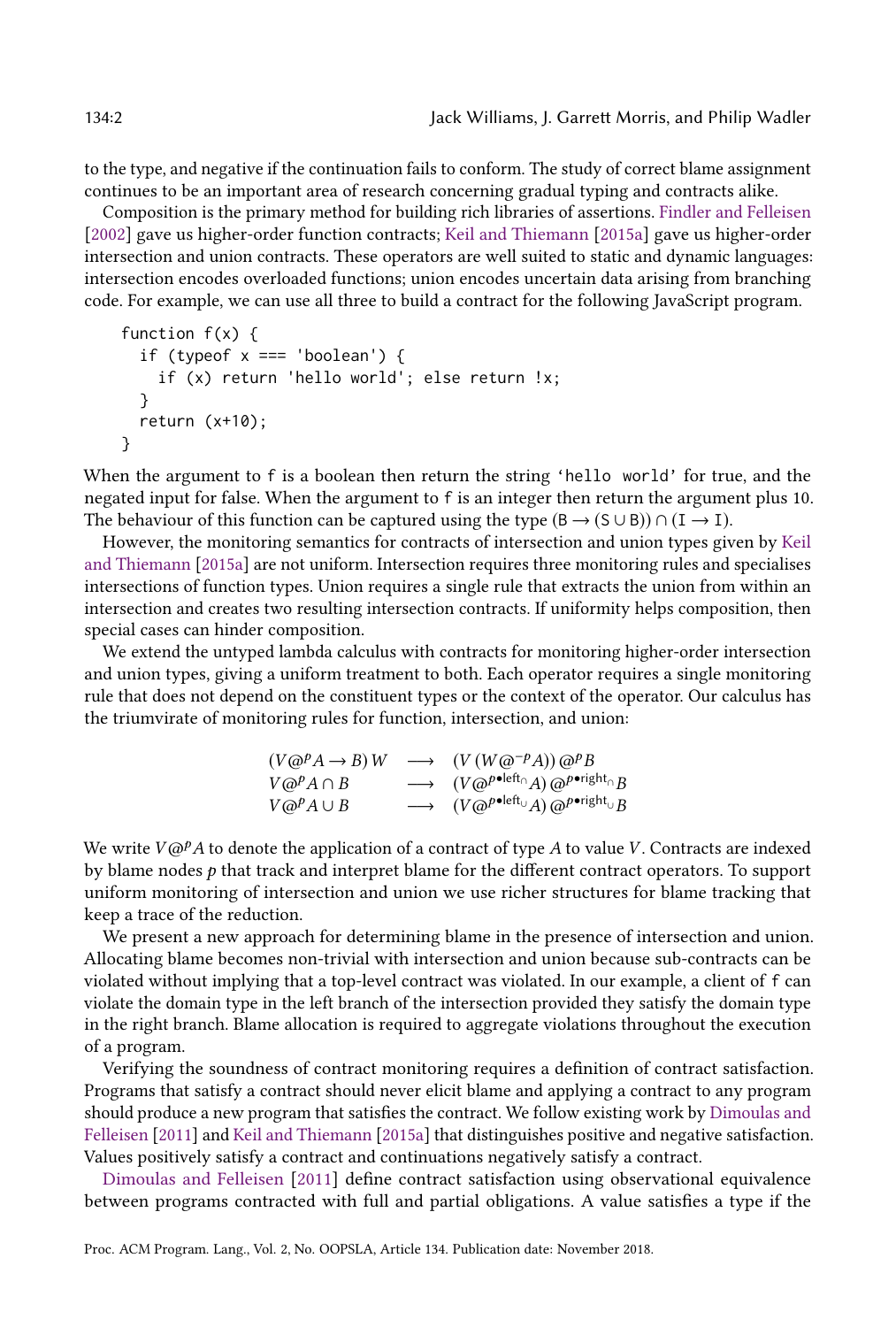positive obligations of a type are not observable. We refer to this as a monitoring oriented approach because satisfaction is defined using contract behaviour.

[Keil and Thiemann](#page-27-3) [\[2015a\]](#page-27-3) define contract satisfaction using a set of coinductive rules to describe satisfying programs and contexts. A value satisfies a function type if, when applied to any argument that satisfies the domain type, the value returns a result that satisfies the codomain type. We refer to this as a denotational approach because satisfaction is defined using program structure and does not mention contracts or blame.

We present a new monitoring oriented approach to defining contract satisfaction using *blame*. A value positively satisfies a type if applying a contract of that type can never elicit positive blame. A continuation negatively satisfies a type if applying a contract of that type can never elicit negative blame. Using blame to define satisfaction confers multiple advantages. Existing techniques that use observational equivalence do not readily extend to intersection and union because they assume that an observable contract denotes a failure to satisfy. In the presence of intersection this assumption may not be valid as a context can legitimately violate a contract when selecting a function overload. Existing techniques that use a denotational approach to satisfaction state soundness properties that rely on contract violations terminating a program, and consequently, only apply to top-level contracts. This can hinder compositional reasoning in the presence of intersection and union where violations may not terminate a program. Defining satisfaction using blame allows us to state additional soundness properties that facilitate compositional reasoning.

The existing approaches to contract semantics are either based on monitors or denotations, whereas our work gives both forms. We take monitors and blame as our definition of contract satisfaction and derive a series of sound monitoring properties that satisfying values and continuations should have. Each type has a positive property for values and a negative property for continuations that capture the behaviour of programs satisfying a given contract type.

The contributions of this paper are:

- Extending the untyped lambda calculus with contracts for monitoring higher-order intersection and union types, for the first time giving a uniform treatment to both.
- Defining blame allocation for intersection and union that supports uniform monitoring rules, stratifying blame allocation into two phases: blame assignment and blame resolution.
- Providing a new definition of contract satisfaction in terms of blame behaviour. Our work is the first to define contract satisfaction using monitoring behaviour in the presence of intersection and union.
- Presenting a series of sound monitoring properties that any contract system with intersection and union types should satisfy, ensuring that satisfying programs behave as expected. Our calculus satisfies these sound monitoring properties.

The paper is structured as follows: Section [2](#page-2-0) reviews higher-order blame, including intersection and union; Section [3](#page-8-0) presents the untyped lambda calculus extended with contracts for intersection and union types; Section [4](#page-11-0) adds blame assignment to the calculus; Section [5](#page-17-0) gives our technical results about contract semantics; Section [6](#page-22-0) compares existing approaches to contract semantics; Section [7](#page-25-0) discusses related work; and Section [8](#page-26-0) concludes.

#### <span id="page-2-0"></span>2 HIGHER-ORDER BLAME

In this section we give an overview of higher-order blame for function, intersection, and union types. Blame for function types was first presented by [Findler and Felleisen](#page-27-2) [\[2002\]](#page-27-2); blame for intersection and union was first presented by [Keil and Thiemann](#page-27-3) [\[2015a\]](#page-27-3). Unlike these works, we characterise blame in terms of two concepts: blame assignment and blame resolution.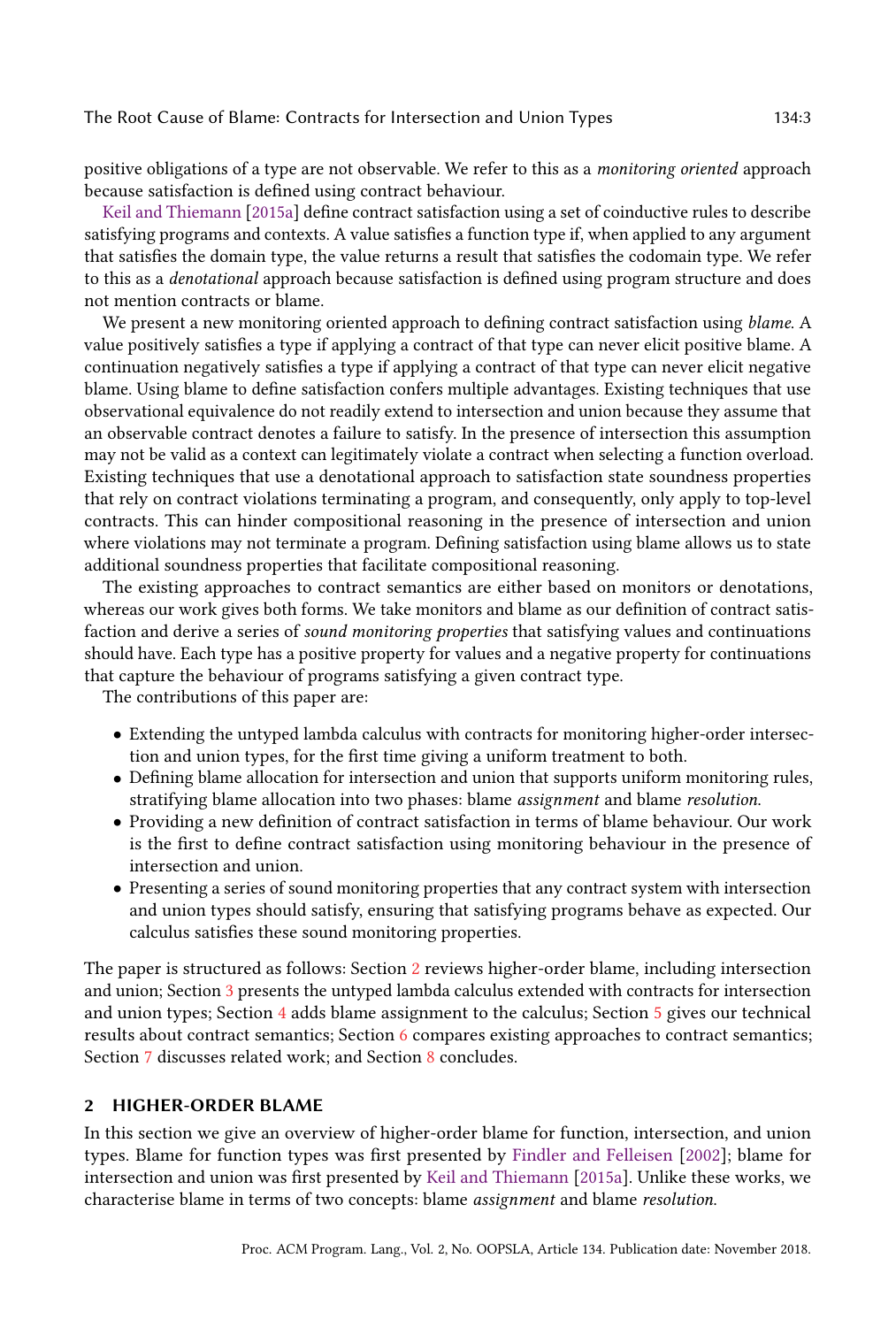In the examples we use  $M$  to range over program terms,  $V$  and  $W$  to range over values,  $A$  and B to range over contract types including operators  $\rightarrow$ ,  $\cap$ ,  $\cup$  and base contracts B (boolean) and I (integer), and p to range over blame nodes. Existing literature only includes blame labels (or identifiers) with a positive or negative polarity, however, in the presence of intersection and union richer structures are required. We describe the full blame tracking structure in Section [3.](#page-8-0) For now, we consider  $p$  to be abstract.

This work considers contracts in the context of gradual typing and we only define flat contracts for fixed types such as integers and booleans, whereas previous work allows user-defined contracts [\[Findler and Felleisen 2002;](#page-27-2) [Keil and Thiemann 2015a\]](#page-27-3). We do not consider user-defined contracts, but we believe our technique should extend to them straightforwardly.

# 2.1 Function Types

Immediately checking program conformance to a function type is not possible using a contract. A particular context may supply an illegal argument, or the function may return illegal results for certain arguments. As a result, function contracts fix to the program they monitor and every application of the function is wrapped.

$$
(V \mathcal{Q}^P A \to B) W \longrightarrow (V (W \mathcal{Q}^{-P} A)) \mathcal{Q}^P B
$$

The wrap rule (above) tracks blame for domain and codomain contracts differently. The domain contract negates, or complements, blame node p. Negation of a blame node p is denoted by  $-p$ and the operation is involutive. By negating the blame node we indicate that should the domain contract fail, raising blame on  $-p$ , the fault is with the *context* of the contract originally annotated with node  $p$ . This makes it possible to correctly attribute blame for higher-order cases.

$$
((\lambda f. f 1) \omega^p (\mathbf{B} \to \mathbf{B}) \to \mathbf{B}) (\lambda y. y)
$$
  
\n
$$
\xrightarrow{\text{wrap}} ((\lambda f. f 1) ((\lambda y. y) \omega^{-p} \mathbf{B} \to \mathbf{B})) \omega^p \mathbf{B}
$$
  
\n
$$
\xrightarrow{\text{beta}} (((\lambda y. y) \omega^{-p} \mathbf{B} \to \mathbf{B}) 1) \omega^p \mathbf{B}
$$
  
\n
$$
\xrightarrow{\text{wrap}} (((\lambda y. y) (1 \omega^p \mathbf{B})) \omega^{-p} \mathbf{B}) \omega^p \mathbf{B}
$$

In the above program blame will not occur until the inner application of the function bound to  $f$ . At this point two invocations of the wrap rule will have taken place. First, using type  $(B \rightarrow B) \rightarrow B$ annotated with blame node p; second, using type  $B \rightarrow B$  annotated with blame node  $-p$ . The argument to f gets wrapped with a boolean contract annotated with node  $p$  (after double negation), raising blame on p. This indicates that the fault comes from the code inside the contract, the *subject*, specifically the application of a function of type  $B \rightarrow B$  to argument 1.

# 2.2 Dissecting Blame

When a contract  $M\omega^p A$  fails we say blame is *raised* on p. For a system with simple types the process of raising blame is immediate. However, when adding operators such as intersection and union the process becomes more involved. We dissect blame into two components to make the process clearer once extended to intersection and union. We demonstrate that there is also merit to describing blame in this way, even for simple types.

Raising blame can be viewed in two stages. First is blame assignment. When a contract annotated with  $p$  fails we must determine whether  $p$  should be assigned blame (or responsibility) for the violation. Second is blame *resolution*. When a blame node  $p$  is assigned blame we must determine what to do with that blame. In existing systems with simple types this process is immediate. Blame is *always* assigned in a violation and resolution *always* terminates the program with a blame error.

Proc. ACM Program. Lang., Vol. 2, No. OOPSLA, Article 134. Publication date: November 2018.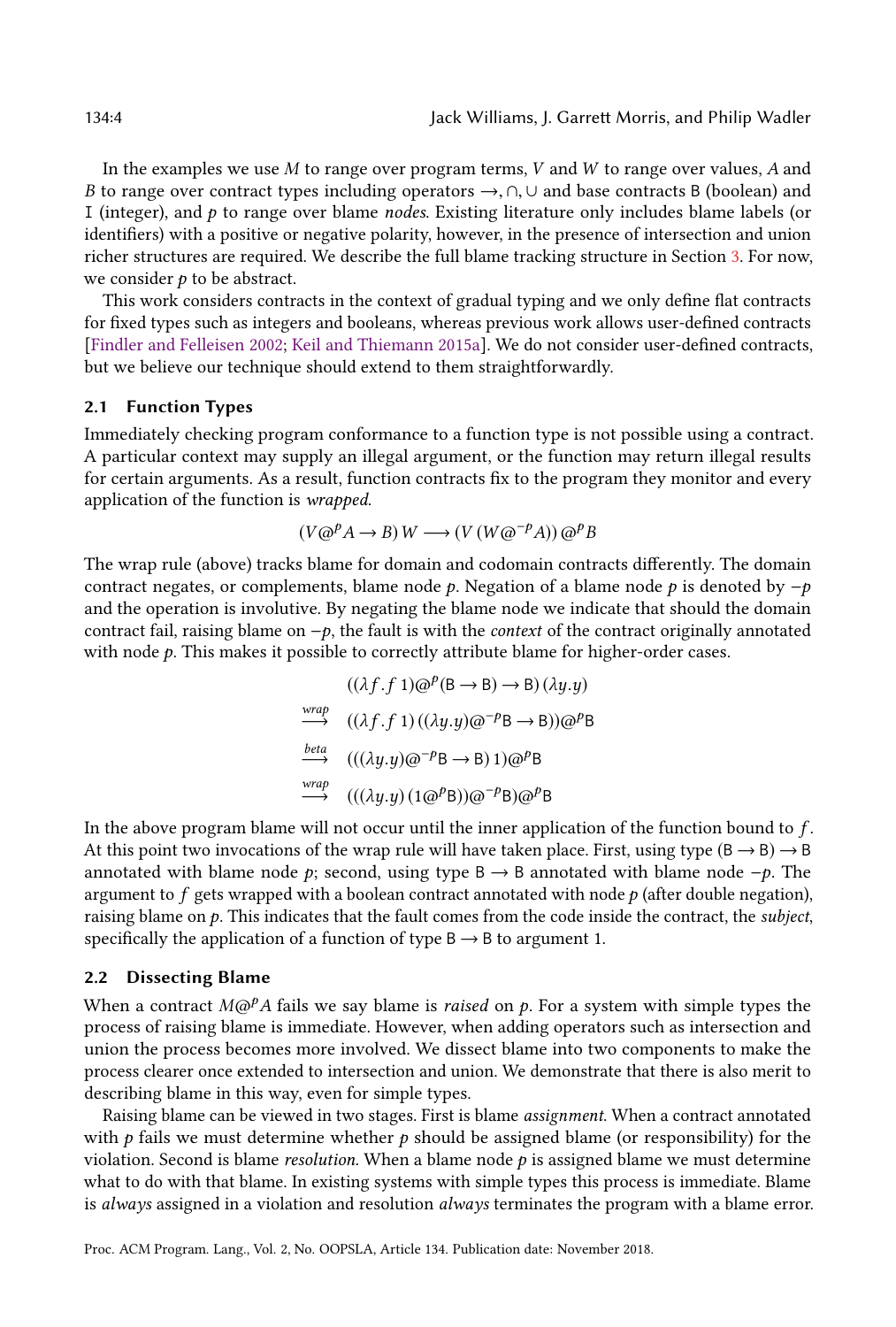This approach is sound but only under conditions where resolution always terminates the program immediately. Under a different blame resolution strategy the approach of always assigning blame in a violation may be incorrect. Consider a practical setting of contracts where blame resolution does not terminate the program, instead, failure is logged and execution continues. Such a system might be suitable when a programmer has an existing program that is "correct" according to tests but they wish to scrutinise the program at certain types. In this case failing at the first violation would be inconvenient. Take the following program:

 $((\lambda x.x) \omega^p B \rightarrow B) 1$ 

When blame resolution only logs, this program would first raise and assign blame to  $-p$  as the argument 1 is not a boolean. Then the program would raise and assign blame to  $p$  as the result is not a boolean. Assigning blame to p wrongly indicates that the function fails to satisfy type  $B \rightarrow B$ .

The solution is to make blame assignment take into account previous violations from the context. When determining whether to assign blame to a node  $p$ , first consider whether the context of the contract, represented by −p, has already been assigned blame. If the context has already violated the contract then the subject is no longer obligated to follow the contract and should not be assigned blame. Under this approach the example raises blame on  $p$  for the failing codomain contract but does not *assign* blame to p. The earlier assignment of blame to  $-p$  means the subject has been relieved of duty by an ill-behaved context. When using this technique care has to be taken to distinguish multiple applications of the same function. To this end, we assign a fresh index to each contract application. We detail this in Section [3.](#page-8-0)

The distinction of assignment and resolution has no technical impact on previous work with simple types where blame always terminates, although it is a useful dichotomy when considering implementation. This is not the case for intersection and union where blame carries additional nuance and stratifying assignment and resolution facilitates a uniform definition.

#### 2.3 Intersection Types

Intersection types have been well studied in theory [\[Coppo and Dezani-Ciancaglini 1978;](#page-27-5) [Davies](#page-27-6) [and Pfenning 2000;](#page-27-6) [Pierce 1993\]](#page-27-7) and are now starting to appear in mainstream languages such as TypeScript [\[Bierman et al.](#page-27-8) [2014\]](#page-27-8) and Flow for JavaScript [\[Chaudhuri et al.](#page-27-9) [2017\]](#page-27-9). Applications for intersection types include mixins, describing multiple inheritance, and overloaded functions.

Monitoring. The process of checking (or monitoring) a program against an intersection contract should involve checking the program against both components of the intersection. As was the case with functions, we expect there to be a single rule that decomposes an intersection. Previous work by [Keil and Thiemann](#page-27-3) [\[2015a\]](#page-27-3) requires three rules: a rule that applies intersections of function types and two rules for extracting base types from within an intersection. In Section [3](#page-8-0) we give an operational semantics with a single monitoring rule for intersection. Here, we present a simplified version for the purpose of explaining the examples.

$$
V @^p A \cap B \longrightarrow V @^{p \bullet \mathrm{left}_\cap} A @^{p \bullet \mathrm{right}_\cap} B
$$

Monitoring an intersection contract decomposes the contract into its constituent types with each new contract annotated with an augmented blame node. A blame node  $p \cdot \text{left}_{\cap}$  denotes the left branch of an intersection type with parent  $p$  and  $p\bullet$  right $_\cap$  denotes the right. The program then proceeds according to the monitoring behaviour of types A and B.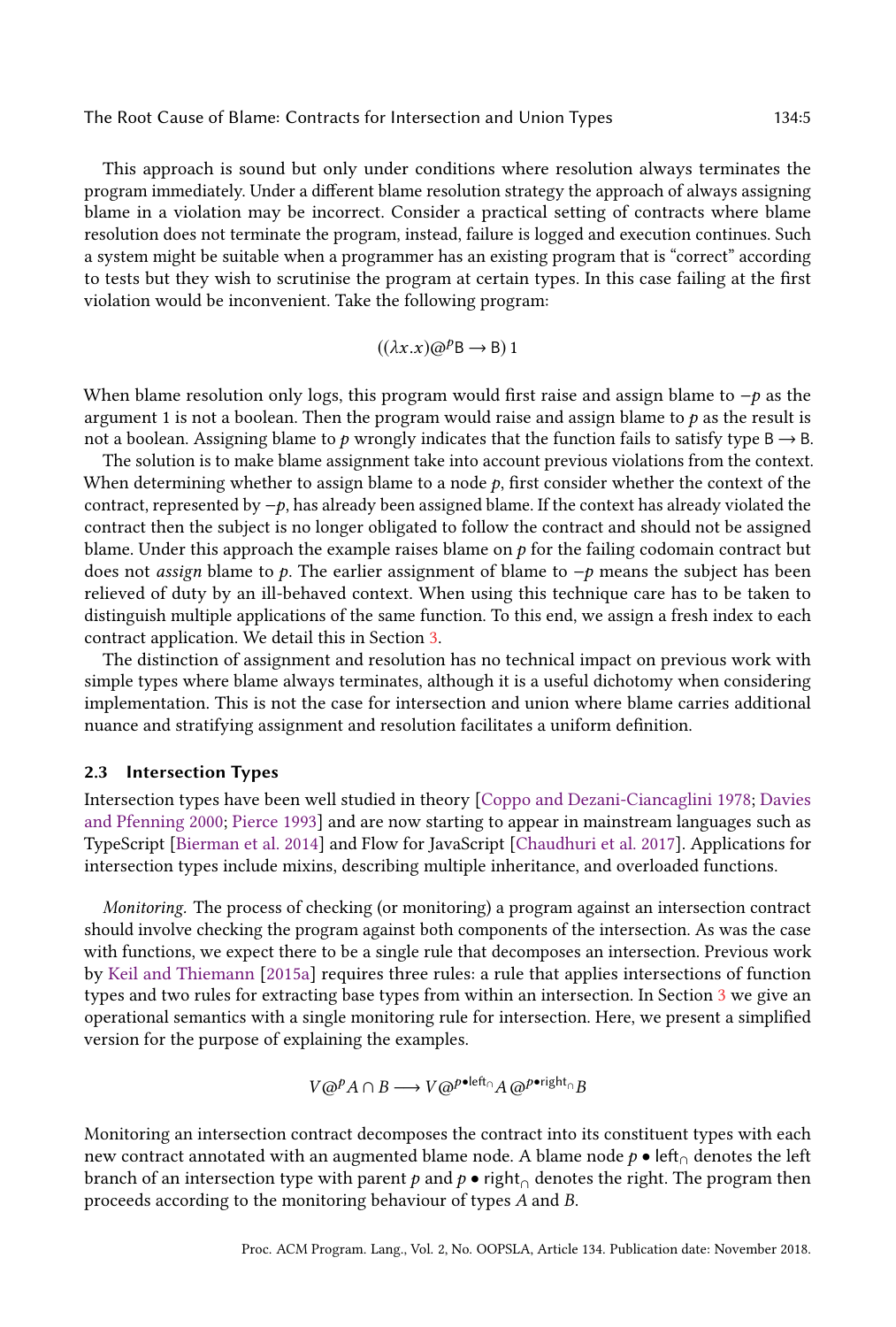Blame. To understand blame allocation for intersection types it is helpful to start with their static type rules.

I-
$$
\cap
$$
  $\frac{M:A \quad M:B}{M:A\cap B}$   $E-\cap_1 \frac{M:A\cap B}{M:A}$   $E-\cap_2 \frac{M:A\cap B}{M:B}$ 

The introduction rule specifies that for a program, or subject, to satisfy an intersection type  $A \cap B$  the subject must individually satisfy A and B. In languages with mutable references M must be restricted to a value for soundness under call-by-value [\[Davies and Pfenning 2000\]](#page-27-6). Introduction rules correspond to the positive blame behaviour of contract types while elimination rules correspond to the negative blame behaviour of contract types. The elimination rules specify that if a program satisfies type  $A \cap B$  then a context may choose to use the program at A or B, eliminating the other type. In languages with subtyping for intersection the elimination rules are admissible. These rules give us an initial candidate for blame resolution when blame is assigned to components of an intersection.

- + Positive blame is assigned to an intersection type  $A \cap B$  when positive blame is assigned to A or B. Evidently the program did not satisfy them both.
- Negative blame is assigned to an intersection type  $A \cap B$  when negative blame is assigned to A and B. A context can choose to eliminate one type, denoted by negative blame on that type, but a context cannot choose to eliminate both.

This interpretation introduces a concept not present for simple types: a contract may fail without necessarily causing an error. Consider the following example where an intersection of function types is used to model an overloaded function. The function should return an integer when given an integer and return a boolean when given a boolean.

$$
(\lambda x.x)\mathcal{Q}^p(I \to I) \cap (B \to B) \text{ true} \longrightarrow (\lambda x.x)\mathcal{Q}^{p\bullet \text{left}} \cap (I \to I) \mathcal{Q}^{p\bullet \text{right}} \cap (B \to B) \text{ true}
$$

The intersection contract is decomposed and evaluation continues with the two function contracts, applying the *wrap* rule to both. This program will assign negative blame on the left branch because the domain of type  $I \rightarrow I$  was violated, but will not assign blame on the right branch. According to our definition of blame resolution this does not violate the intersection type. The function then returns true, triggering a violation on the codomain of type  $I \rightarrow I$ . Should this assign positive blame to the intersection type? To do so would be unfair as the function is only returning the value it was given. Blame *assignment* must take into account negative blame assigned against type  $I \rightarrow I$ , invalidating any positive blame raised against that type. When the context chooses to eliminate the type  $I \rightarrow I$  from the intersection the subject is no longer obligated to satisfy that type.

Our proposed interpretation of negative blame for intersections is close, but not quite correct, as [Keil and Thiemann](#page-27-3) [\[2015a\]](#page-27-3) observed. The next example demonstrates the problem using an overloaded function applied twice.

$$
\text{let } f = V @^p(\mathbf{I} \to \mathbf{I}) \cap (\mathbf{B} \to \mathbf{B}) \text{ in } f \mathbf{1}; f \text{ true}
$$

The first application assigns negative blame against type  $B \rightarrow B$  while the second application assigns negative blame against type  $I \rightarrow I$ . If we follow the interpretation that negative blame is assigned to an intersection if both constituents are assigned negative blame this program would blame  $-p$ , the context of the intersection contract. However, this use of an overloaded function is legitimate. The missing detail in our blame resolution is that we must not only track whether both branch types have been negatively blamed, but also where they were blamed.

We refer back to the static elimination rule for guidance. The elimination rule for intersection types does not place any constraint on where the elimination takes places; a context is free to eliminate a branch at any point and may eliminate multiple occurrences of the type differently. We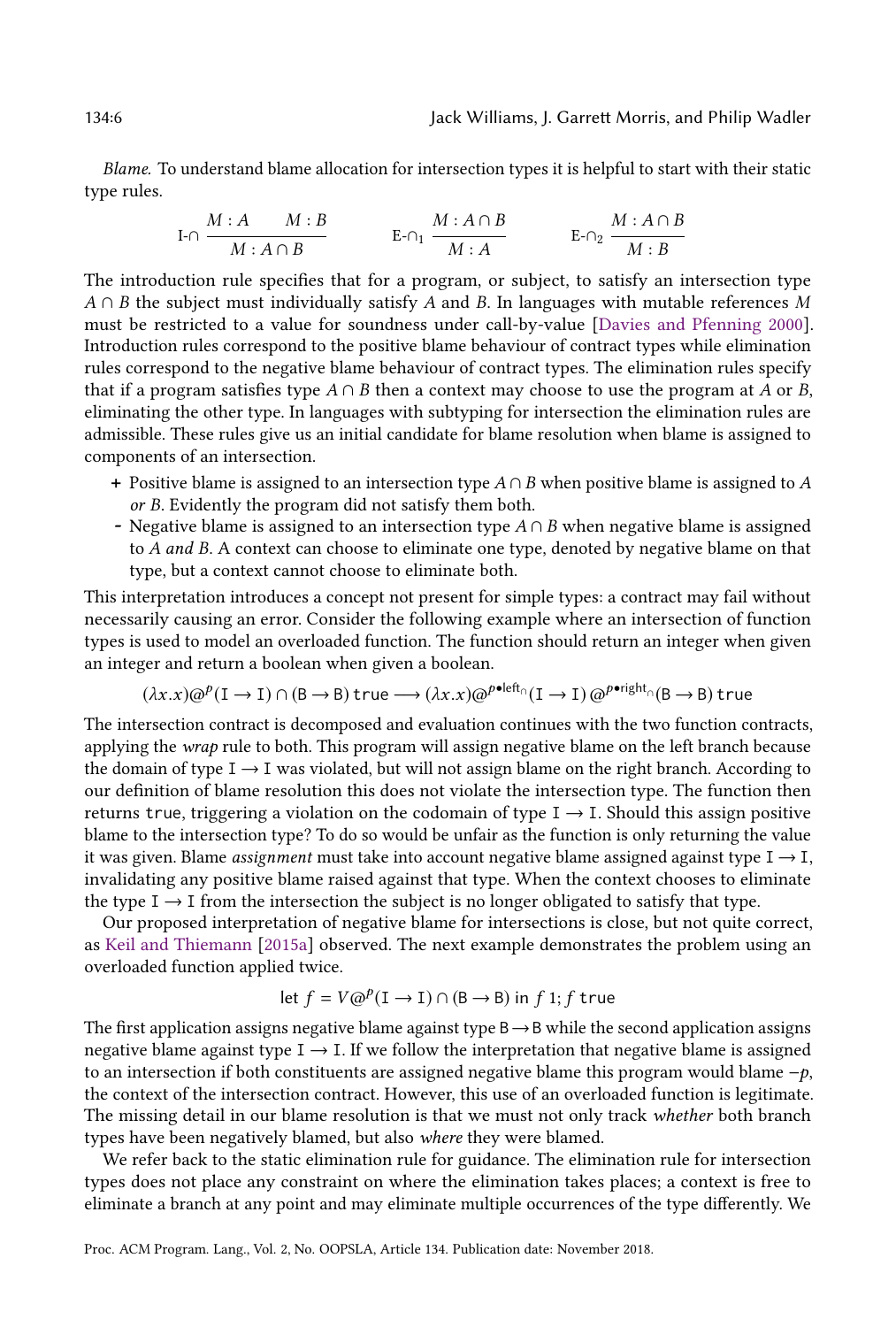write □ to indicate a program context where elimination of an intersection type takes place. In our example the elimination of the intersection type could have been applied in the following context, although this would not be sound.

$$
\text{let } f = \Box \text{ in } f \, 1; f \, \text{true}
$$

Aggregating negative blame on an intersection contract across all uses assumes that the context made the elimination choice at the source of the contract. Such an assumption is not always correct as demonstrated by the previous example where the wrapped function is applied twice. Alternatively, the context can (and did) defer the elimination choice until each function application, making a different choice at each. The example below shows the contexts where the eliminations were made. The first context would apply rule  $E-\cap_1$  and the second context would apply rule  $E-\cap_2$ .

let 
$$
f = V@^p(I \to I) \cap (B \to B)
$$
 in  $\Box$  1;  $f$  true  
let  $f = V@^p(I \to I) \cap (B \to B)$  in  $f$  1;  $\Box$  true

Monitoring programs is inherently reactive therefore a contract must conservatively assume that the elimination of the intersection type is made as late as possible by the context. [Guha et al.](#page-27-10) [\[2007\]](#page-27-10) make a similar observation when implementing polymorphic contracts, where the choice is not eliminating an intersection but instantiating a generic type parameter.

Negative blame should not be aggregated across all uses of an intersection, but *per use* of that intersection. We restate negative blame resolution for intersection types.

- Negative blame is assigned to an intersection type  $A \cap B$  when negative blame is assigned to A and B in the same elimination context.

This modified interpretation of blame resolution would correctly permit the previous example as negative blame is assigned to both branches but in different contexts: no single elimination context assigns blame to both branches. The next example illustrates when negative blame should be assigned. This program demonstrates that blame can still arise from multiple applications but it is the initial elimination context that matters.

$$
(\lambda x. \lambda y. y) \omega^{p} (I \to I \to I) \cap (B \to B \to B) 1 true
$$

The first application assigns negative blame to the right branch, while the application of the returned value assigns negative blame to the left branch. Blame in each branch originated in different applications however both violations trace back to the same context that eliminated the intersection type. Blame tracking for intersection types must ensure that the monitoring state is distinct for each elimination, and also tie the provenance of that elimination to all sub-contracts.

#### 2.4 Union Types

Union types [\[Barbanera and Dezani-Ciancaglini 1991\]](#page-27-11) describe values known to satisfy one of a range of types making them suitable for encoding uncertainty arising in programming. For example, a conditional expression that yields values of type  $A$  in one branch and values of type  $B$  in the other can be described using the union type  $A \cup B$ . Here we consider untagged unions rather than tagged unions, or sum types. Untagged unions are a good fit for dynamically typed languages, and both TypeScript [\[Bierman et al. 2014\]](#page-27-8) and Flow [\[Chaudhuri et al. 2017\]](#page-27-9) support union types.

Monitoring. We expect that monitoring a union type should have a similar rule as an intersection type, decomposing the two branches. Previous work by [Keil and Thiemann](#page-27-3) [\[2015a\]](#page-27-3) presents a single rule however the rule requires extracting the union type from within an intersection and constructing two new intersection contracts. In Section [3](#page-8-0) we give an operational semantics with a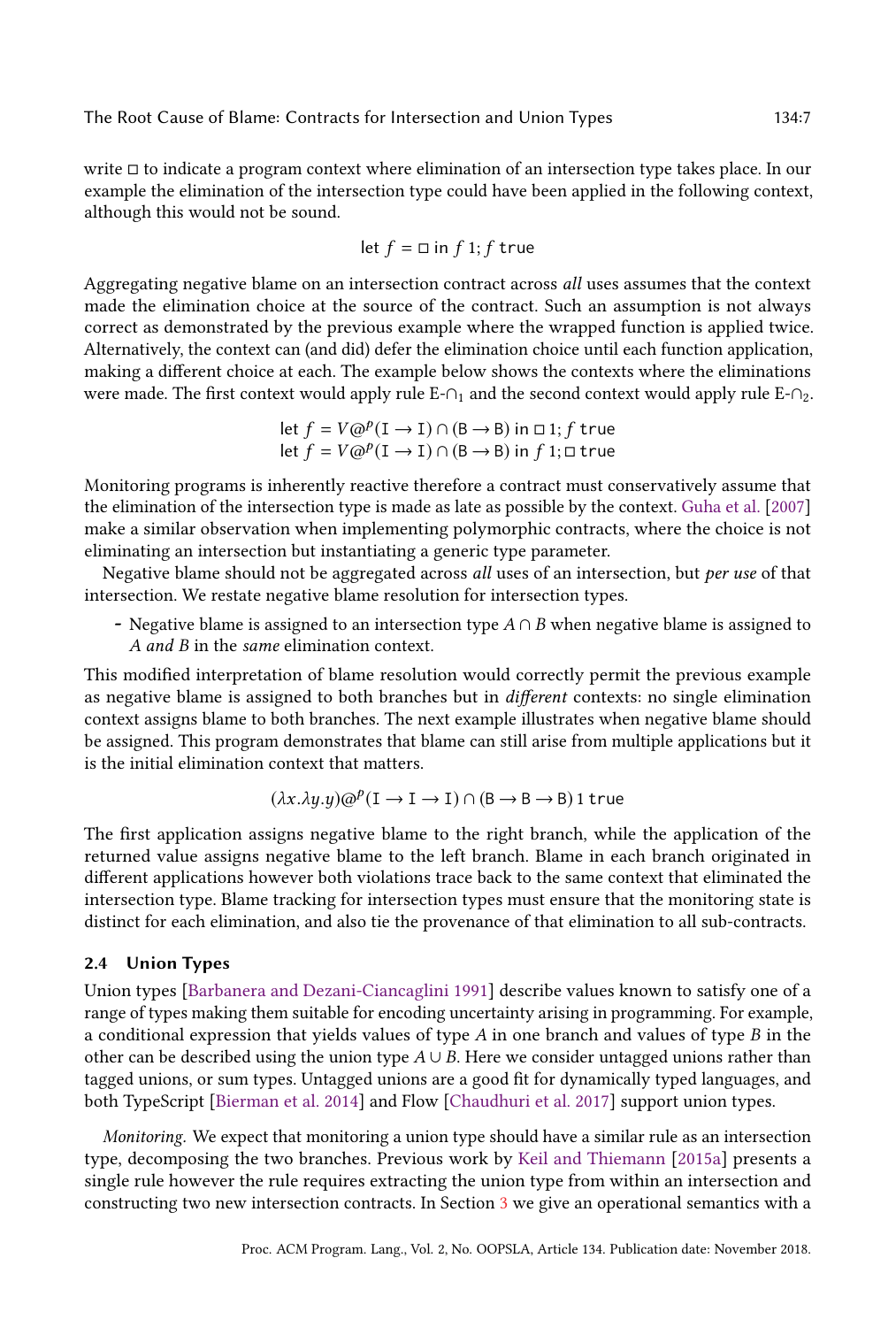single monitoring rule for union that does not require this extraction. Here, we present a simplified version for the purpose of explaining the examples.

$$
V@^pA\cup B\longrightarrow V@^{p\bullet\mathrm{left}_\cup}A@^{p\bullet\mathrm{right}_\cup}B
$$

Monitoring a union contract decomposes the contract into its constituent types with each new contract annotated with an augmented blame node. Branches can be violated without necessarily violating the union type. For example, consider the type I∪B. No value can be both an integer and a boolean, therefore no value can satisfy both these contracts. A value can be an integer or a boolean however, satisfying the union of the types. Blame resolution for union is similar to intersection in that it must record and interpret the state of previous violations.

Blame. There is a natural duality between intersection and union and one might expect the same duality to appear in blame resolution. The expectation is partially fulfilled, although blame resolution for union is not as simple as inverting blame resolution for intersection. To explain blame resolution for union we start with the static type rules.

$$
\Gamma \vdash M : A \cup B
$$
\n
$$
\Gamma \vdash M : A \cup B
$$
\n
$$
\Gamma \vdash M : A \cup B
$$
\n
$$
\Gamma \vdash M : B \cup B
$$
\n
$$
\Gamma \vdash E[x] : C \quad \Gamma, y : B \vdash E[y] : C
$$
\n
$$
\Gamma \vdash E[M] : C
$$

In languages with subtyping for union the introduction rules are admissible but we choose to present the rules for symmetry. Several different elimination rules appear in the literature; we give the elimination rule by [Dunfield and Pfenning](#page-27-12) [\[2003\]](#page-27-12).

The introduction rule specifies that for a program, or subject, to satisfy a union type  $A \cup B$  the subject must satisfy  $A$  or  $B$ . This introduces a choice of which type to satisfy, as was the case with intersection, however for union the choice belongs to the subject rather than the context. The elimination rule specifies that for elimination context E to satisfy a union type  $A \cup B$  the context must satisfy types A and B individually.

Interpreting the type rules guides the formulation of blame resolution for union, resembling the negation of blame resolution for intersection. The key difference is between the case for positive union blame and the case for negative intersection blame. Both involve selecting a branch for the subject or context to satisfy respectively, however in the case for intersection this choice is made fresh at each elimination. For union this choice is made at the introduction of the type and should therefore apply to all uses of the contract. Consequently, blame resolution for union requires less information than intersection and is why the monitoring rule for union presented by [Keil and](#page-27-3) [Thiemann](#page-27-3) [\[2015a\]](#page-27-3) is less involved than intersection. We state blame resolution for union.

- + Positive blame is assigned to a union type  $A \cup B$  when positive blame is assigned to A and B. A program must satisfy at least one constituent of the union.
- Negative blame is assigned to a union type  $A \cup B$  when negative blame is assigned to A or B. A context that accepts a union type must accept both types individually, therefore the context must not violate either.

[Keil and Thiemann](#page-27-3) [\[2015a\]](#page-27-3) observed that higher-order union types have an interesting property: it is sometimes necessary to require multiple applications of the same function to detect a violation. Consider the following program:

 $((\lambda x. \text{if } x \text{ then } 1 \text{ else } x) @P(B \rightarrow B) \cup (B \rightarrow I)) \text{ true}$ 

Calling the function with true will return an integer and assign blame to the left branch but not the right, which is insufficient to assign blame to the union type. An isolated call with input false will also have a similar outcome, instead blaming the right branch rather than the left. Either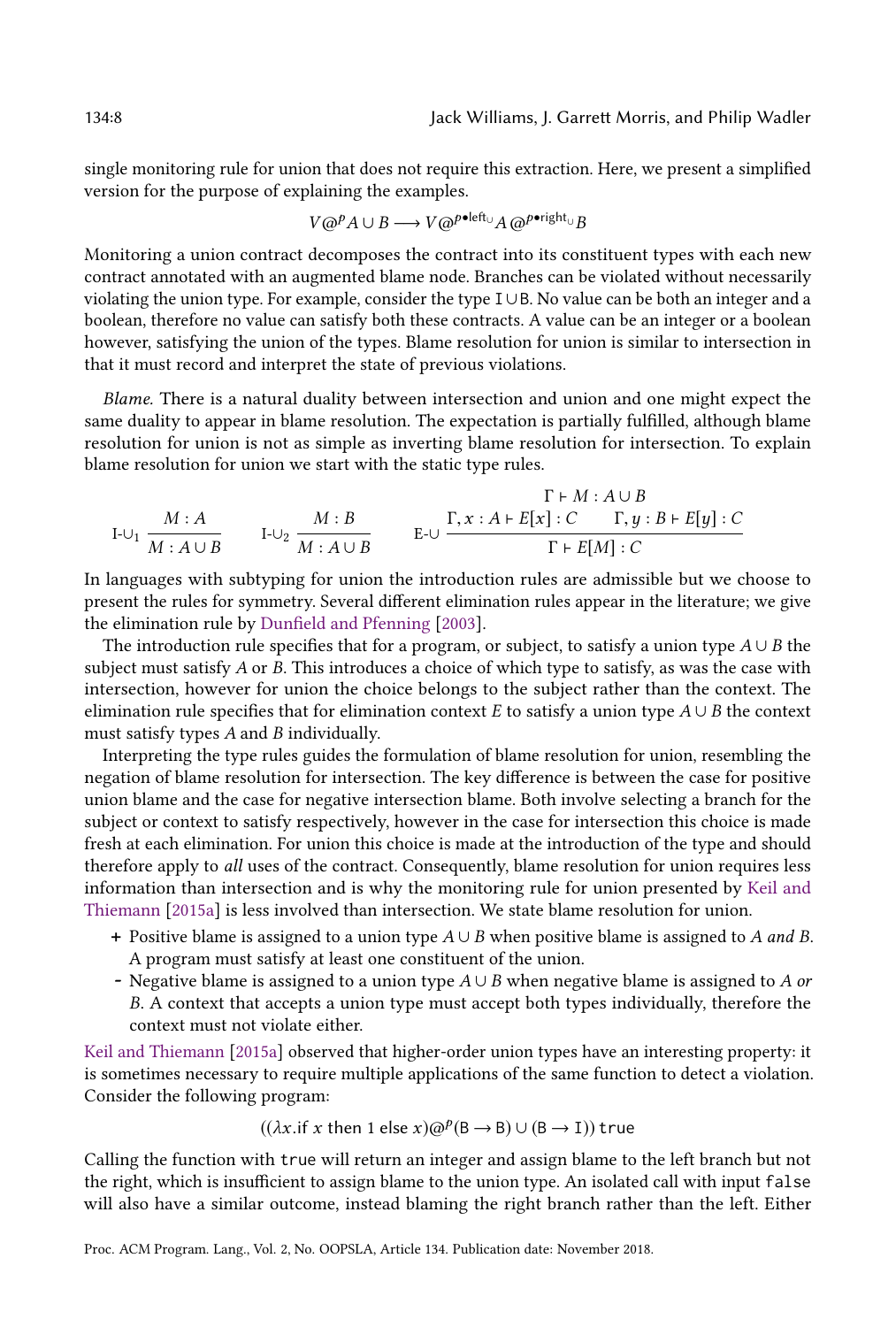<span id="page-8-1"></span>

| Types                   |                    | $A, B ::= A \cap B   A \cup B   A \rightarrow B   \iota$ any                 |
|-------------------------|--------------------|------------------------------------------------------------------------------|
| <b>Base Types</b>       |                    | $\iota ::= I   B$                                                            |
| <b>Terms</b>            |                    | $M, N ::= x   k   \lambda x.M   MN   b$ Lame $\pm \ell   M \varpi^p A$       |
| Values                  |                    | $V, W ::= k   \lambda x.M   V @P A \rightarrow B$                            |
| Continuations           |                    | $K \ ::= Id \mid K \circ \Box N \mid K \circ V \Box \mid K \circ \Box @^p A$ |
| Wrap Indices            | $n \in \mathbb{N}$ |                                                                              |
| Blame Labels            | ℓ                  |                                                                              |
| Branch Directions       |                    | $d ::=$ left   right                                                         |
| Branch Types            |                    | $\circ$ ::= $\cap$   $\cup$                                                  |
| <b>Blame Contexts</b>   |                    | $c ::= dom   cod$                                                            |
| Blame Paths             |                    | $P ::= \text{nil}   c_n / P$                                                 |
| Blame Nodes             |                    | $p, q \in \mathcal{P}$ ::= $\pm \ell[P]   p \bullet d_{\circ}^{\pm}[P]$      |
| Blame States            |                    | $\Phi \ ::= \ \emptyset \   \ \{\ p\ \} \   \ \Phi \cup \Phi'$               |
| <b>Context Trackers</b> |                    | $\Lambda = \mathcal{P} \rightarrow \mathbb{N}$                               |
| Configurations          |                    | $\mathrel{\mathop:}= \langle \Phi, \Delta, K, M \rangle$                     |
|                         |                    |                                                                              |

Fig. 1. Syntax

application alone will not detect the violation; only when the function is applied to true and false will positive blame be assigned to  $p$  and the union type. Note, unlike an intersection of function types, blame is accumulated across multiple uses of the function.

This example also illustrates the difference between types (B  $\rightarrow$  B) ∪ (B  $\rightarrow$  I) and B  $\rightarrow$  (B ∪ I). The former has the union range over the function types so the choice of branch is made at the definition of the function; a union of functions is not free to alternate between return types. The latter has the union range over the return type so every application introduces a union; each value returned from the function can select a different branch to satisfy. Our function does not satisfy type  $(B \to B) \cup (B \to I)$  but it does satisfy type  $B \to (B \cup I)$ .

# <span id="page-8-0"></span>3 A CALCULUS OF CONTRACTS FOR INTERSECTION AND UNION TYPES

This section presents the language  $\lambda^{\cap\cup}$ , an untyped lambda calculus with contracts for intersection and union types. Our operational semantics are specified using configurations of frame stacks (or continuations) and program terms to match the technical results in Section [5.](#page-17-0) This section focuses on the operational behaviour of contract monitoring; in Section [4](#page-11-0) we add the semantics of blame.

#### 3.1 Syntax

The syntax of  $\lambda^{\cap\cup}$  is given in Figure [1](#page-8-1) and grouped into the categories: types, programs, blame tracking, and run-time.

Types. Let A and B range over types. Types are either intersection  $A \cap B$ , union  $A \cup B$ , function  $A \rightarrow B$ , base types *i*, or the type any. Base types are integers I and booleans B.

Programs. A program consists of terms, values, and continuations. Let M and N range over terms. Terms are either variables x, constants k, function abstraction  $\lambda x.M$ , function application M N, errors blame  $\pm \ell$ , or terms under contract  $M\omega^p A$ .

Let V and W range over values. Values are either constants, function abstractions, or values wrapped with a function contract.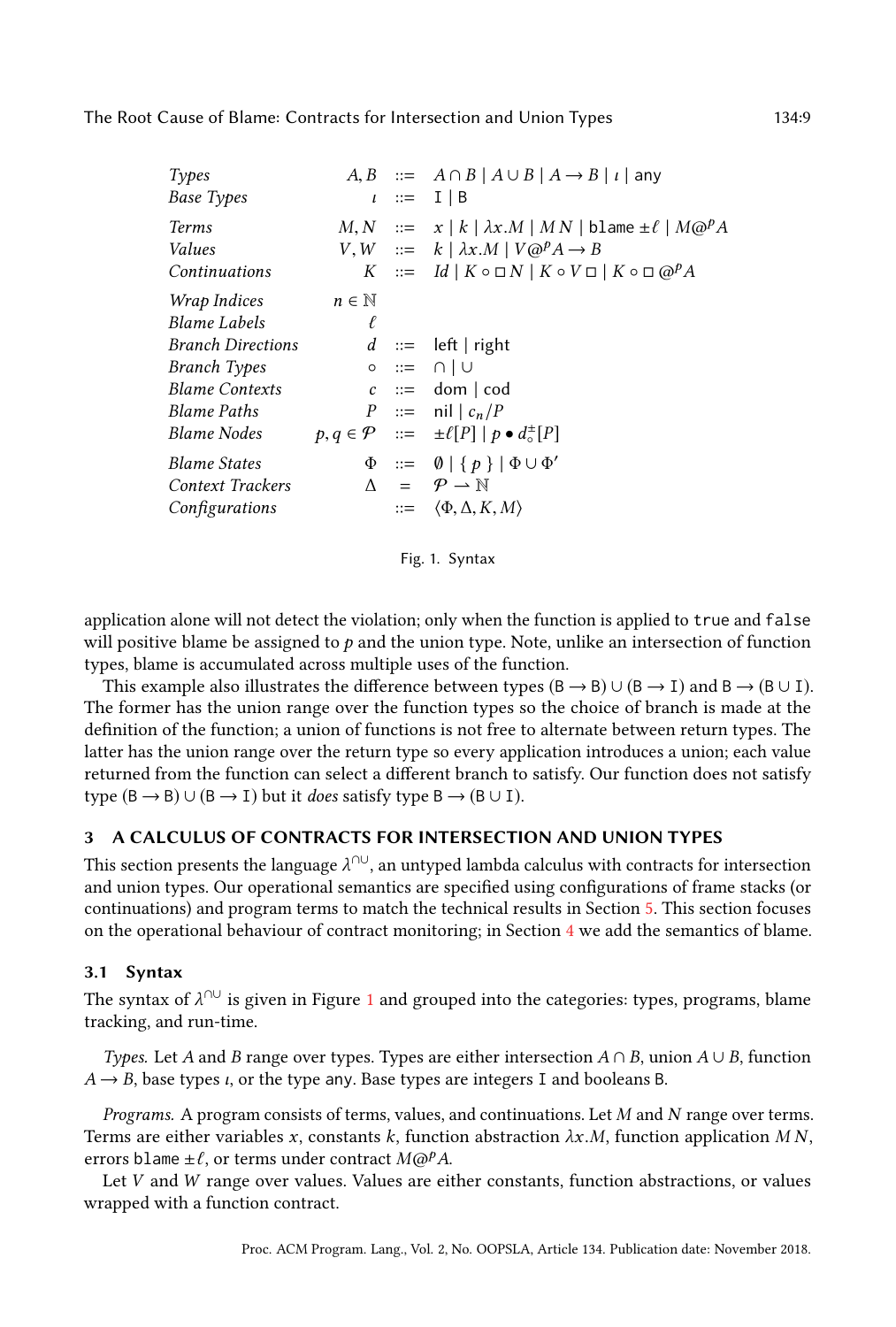Let  $K$  range over continuations. Continuations are either the identity continuation  $Id$  or a continuation  $K$  with a frame appended: frames are terms with a hole. The remaining continuation forms are: argument continuations  $K \circ \Box N$ , denoting a continuation that accepts a value and applies it to argument N; function continuations  $K \circ V \square$ , denoting a continuation that accepts a value to which V is applied; and contract continuations  $K \circ \Box$  @PA, denoting a continuation that accepts a value to which contract A is applied.

Blame Tracking. A blame node annotating a contract at run-time encodes the provenance of the contract in relation to the original source contract, detailing the operations that led to the construction of the contract. First we describe the components of blame nodes. Let  $\ell$  range over blame labels, denoting distinct program identifiers. Let d range over branch directions left and right, denoting a branch of an intersection or union. Let ◦ range over ∩ and ∪. Let c range over blame contexts, denoting whether a contract originated from the domain or codomain of a function contract. Let P range over blame paths, denoting a contract arising from a series of function contract wrappings. Paths are either the empty path nil, or a path starting with a blame context  $c_n/P$ . Each element in a path has a wrap index  $n$  denoting which particular wrapping the contract came from. We require blame paths to record the provenance of a contract and correctly assign blame. [Keil and](#page-27-3) [Thiemann](#page-27-3) [\[2015a\]](#page-27-3) have a similar notion of blame provenance but do not make the path explicit in the term. For example, given a function contract B  $\rightarrow$  (I  $\rightarrow$  B), we use path cod<sub>0</sub>/dom<sub>0</sub>/nil to refer to the integer contract created in the initial applications of both functions.

Let  $p$  and  $q$  range over blame nodes, with  $\mathcal P$  denoting the set of all blame nodes, where nodes are either a root  $\pm \ell[P]$  or a branch  $p \bullet d_{\circ}^{\pm}[P]$ . A root includes a blame label and a blame path, while a branch has a pointer to parent node  $p$ , and includes type and direction information of the branch in addition to a path. When referring to blame nodes we use  $\pm\ell$  and  $p\bullet d^{\pm}_\circ$  as abbreviations for  $\pm\ell$ [nil] and  $p \bullet d_{\circ}^{\pm}[\mathsf{nil}]$  respectively. Branch nodes are introduced at the elimination of every intersection or union contract, where parent  $p$  was associated with the intersection or union. Every root and branch includes a polarity, positive  $(+)$  or negative  $(-)$ , used to resolve blame. We write  $\pm$  to range over positive and negative polarities, and  $\mp$  to indicate that a polarity in a given position has been negated. For example, if we write  $\pm \ell$ , then  $\mp \ell$  is the same blame label but with its polarity negated.

Run-time. A program configuration  $\langle \Phi, \Delta, K, M \rangle$  includes blame state  $\Phi$ , context tracker  $\Delta$ , continuation  $K$ , and term  $M$ . Blame states are sets of blame nodes where every node in the set has been assigned blame for a contract violation. A context tracker is a partial function from blame nodes to wrap indices, recording how many times a function contract associated with a blame node has been applied. We write Ø for the empty blame state and [] for the empty context tracker. Initial program configurations are of the form  $\langle \emptyset, [ \cdot, Id, M \rangle$  for any M.

#### 3.2 Operational Semantics

The operational semantics of  $\lambda^{\cap\cup}$  is presented in Figure [2](#page-10-0) using the small-step reduction relation:

$$
\langle \Phi, \Delta, K, M \rangle \longrightarrow \langle \Phi', \Delta', K', M' \rangle
$$

When a reduction leaves the blame state or context tracker unchanged we omit them from the source and target configurations. We let  $\longrightarrow^*$  denote the transitive and reflexive closure of  $\longrightarrow$ .

The first three reductions are standard. If the term is an application  $MN$  then create an argument continuation and evaluate M. If the continuation is an argument continuation  $K \circ \Box N$  and the term is a value then create a function continuation and evaluate N. If the continuation is a function continuation  $K \circ (\lambda x.M) \square$  and the term is a value V then evaluate the lambda body with the bound variable  $x$  substituted for  $V$ .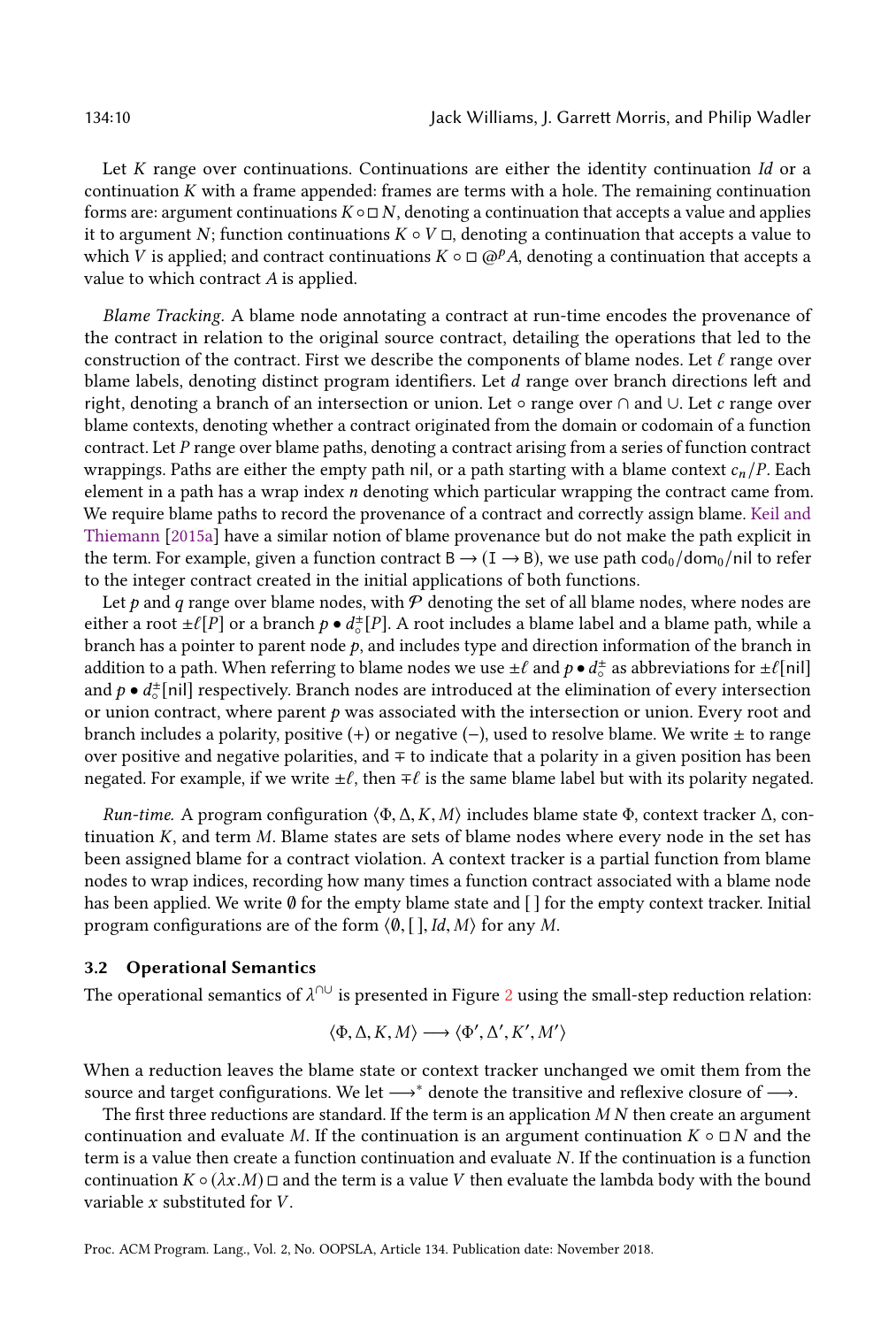<span id="page-10-0"></span> $\langle K, M N \rangle$   $\longrightarrow$   $\langle K \circ \Box N, M \rangle$  $\langle K \circ \Box N, V \rangle \longrightarrow \langle K \circ V \Box, N \rangle$  $\langle K \circ (\lambda x.M) \sqcup, V \rangle$   $\longrightarrow \langle K, M[x := V] \rangle$  $\langle K, M\varpi^p A \rangle \longrightarrow \langle K \circ \Box \varpi^p A, M \rangle \text{ if } M \neq V$  $\langle K \circ \Box \, \mathcal{Q}^p A, V \rangle \longrightarrow \langle K, V \mathcal{Q}^p A \rangle$  $\langle \Delta, K \circ V \mathcal{Q}^p A \to B \square, W \rangle \longrightarrow \langle \Delta', K, (V(W \mathcal{Q}^{-p \gg \text{dom}_n} A)) \mathcal{Q}^{p \gg \text{cod}_n} B \rangle \quad (\Delta', n) = \delta(\Delta, p)$  $\langle K, V \text{@}^p A \cap B \rangle \longrightarrow \langle K, (V \text{@}^{p \bullet \text{left}^+}_{\cap} A) \text{@}^{p \bullet \text{right}^+}_{\cap} B \rangle$  $\langle K, V \overline{\omega}^p A \cup B \rangle \longrightarrow \langle K, (V \overline{\omega}^{p \bullet \text{left}^+} A) \overline{\omega}^{p \bullet \text{right}^+} B \rangle$  $\langle K, V @^p \text{any} \rangle \longrightarrow \langle K, V \rangle$  $\langle K, V @P \iota \rangle$  $\longrightarrow \langle K, V \rangle$  if  $V : \iota$  $\langle \Phi, K, V \mathbb{Q}^p \iota \rangle$ *ι*)  $\longrightarrow$   $\langle \Phi', K, M \rangle$  otherwise, where  $\Phi', M = \text{blame}(p, \Phi, V)$  $\langle K, \text{blame } \pm \ell \rangle \longrightarrow \langle Id, \text{blame } \pm \ell \rangle \text{ if } K \neq Id$ 

#### Wrap Index

## Path Extension

Node Root

| $\delta(\Delta, p)$       | $=$ $(\Delta   p \mapsto 1  , 0)$ | $\pm \ell  P  \gg c_n$                 | $= \pm \ell   P \gg c_n  $                |
|---------------------------|-----------------------------------|----------------------------------------|-------------------------------------------|
| if $p \notin dom(\Delta)$ |                                   | $p \bullet d_{\circ}^{\pm}[P] \gg c_n$ | $= p \bullet d_{\circ}^{\pm} [P \gg c_n]$ |
| $\delta(\Delta, p)$       | $= (\Delta   p \mapsto n+1  , n)$ | $nil \gg c_n$                          | $= c_n/nil$                               |
| where $n = \Delta(p)$     |                                   | $(c_n/P) \gg c'_n$                     | $= c_n/(P \gg c'_n)$                      |
|                           |                                   |                                        |                                           |

# Node Negation

 $-(\pm \ell[P])$  =  $\mp \ell[P]$  $-(p \bullet d_{\circ}^{\pm}[P]) = -p \bullet d_{\circ}^{\mp}[P]$  $root(\pm \ell[P]) = \pm \ell$  $root(p \bullet d^{\pm}_{\circ}[P]) = root(p)$ 

Fig. 2. Operational Semantics

If the term is a contract  $M\omega^p A$  and M is not a value create a contract continuation and evaluate M. If the continuation is a contract continuation and the term is a value then reapply the contract to the value. The next rules handle the decomposition of contracts.

If the continuation is a function continuation  $K \circ (V \omega^p A \to B) \square$  and the term is a value then *wrap* the application. The wrap rule requires operations defined in Figure [2.](#page-10-0) Function  $\delta$  returns the index of the application for blame node  $p$  and increments the index for  $p$  in context tracker ∆. Function ≫ extends a blame node's path with information about the application. The blame node attached to the codomain contract is extended by the operation  $p \gg \text{cod}_n$ , denoting that the contract is the codomain for the *n*'th application of the contract annotated with  $p$ . The equivalent extension happens for the blame node attached to the domain contract in addition to negation of the node. Negation flips every polarity in the root and branches of a blame node. We follow the convention of [Keil and Thiemann](#page-27-3) [\[2015a\]](#page-27-3) where contracts for function types do not check that the value is a function, only the application behaviour is checked. A contract that checks both can be encoded using a combination of a base type and function type. We cover this in Section [5](#page-17-0) and show why intersection is not the right operator for this task.

If the term is an intersection or union contract applied to a value then the contract is split. Each new contract is annotated with a branch blame node where  $p$ , the original node, acts as parent. The branch in each contract has a positive polarity because the new contracts monitor the same subject as the original contract and the path for each node is empty because no applications have occurred.

If the term is the any contract applied to a value  $V$  then immediately return  $V$  as any accepts all values. If the term is a base type contract  $\iota$  applied to a value V and V conforms to type  $\iota$ , denoted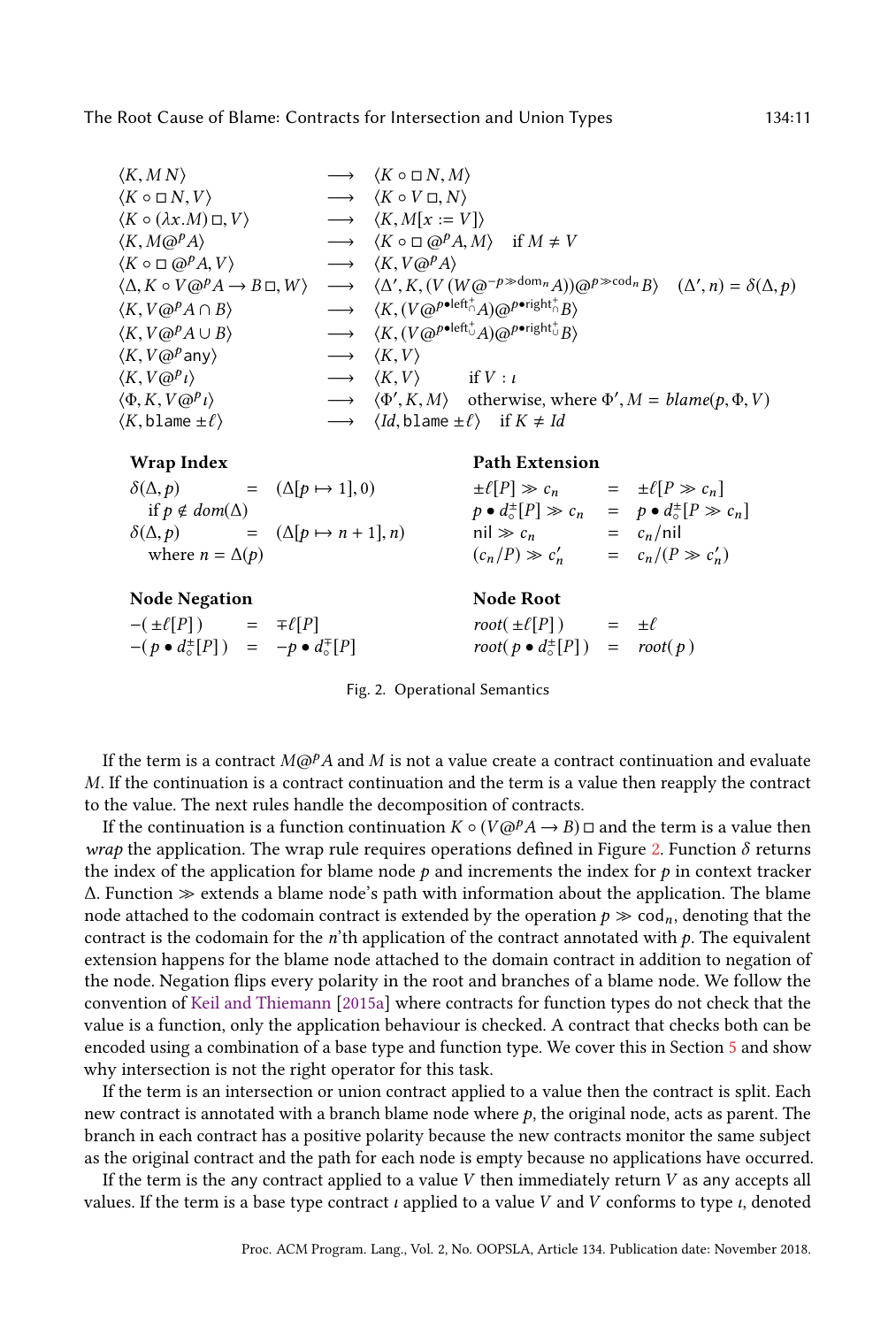<span id="page-11-1"></span>
$$
blame(p, \Phi, V) = \begin{cases} \Phi', \text{blame} \pm \ell & \text{if } \Phi', \top = \text{assign}(p, \Phi), \pm \ell = \text{root}(p) \\ \Phi', V & \text{if } \Phi', \bot = \text{assign}(p, \Phi) \end{cases}
$$
  
\n
$$
assign(p, \Phi) = \begin{cases} \Phi, \bot & \text{if } \exists q \in \Phi. \text{ compact}(-p, q) \\ \text{resolve}(p, \Phi \cup \{p\}) & \text{otherwise} \end{cases}
$$
  
\n
$$
resolve(\pm \ell[P], \Phi) = \Phi, \top
$$
  
\n
$$
resolve(p \bullet d_{\cap}^+[P], \Phi) = \text{assign}(\text{parent}(p \bullet d_{\cap}^+[P]), \Phi)
$$
  
\n
$$
resolve(p \bullet d_{\cap}^-[P], \Phi) = \begin{cases} \text{assign}(\text{parent}(p \bullet d_{\cap}^-[P]), \Phi) & \text{if } \exists P'. p \bullet \text{flip}(d)_{\cap}^-[P'] \in \Phi \land \text{elim}(P, P') \\ \Phi, \bot & \text{otherwise} \end{cases}
$$
  
\n
$$
resolve(p \bullet d_{\cap}^+[P], \Phi) = \begin{cases} \text{assign}(\text{parent}(p \bullet d_{\cap}^+[P]), \Phi) & \text{if } \exists P'. p \bullet \text{flip}(d)_{\cap}^+[P'] \in \Phi \\ \Phi, \bot & \text{otherwise} \end{cases}
$$

# Node Compatibility

#### Matching Elimination

 $flip$ (right) = left

| compact(P, P')                               | compact(P, P')                             | compact(c_n/P, c_n/P') | elim(c_n/P, c'_n/P')                     |                                          |                     |                                              |                     |                   |
|----------------------------------------------|--------------------------------------------|------------------------|------------------------------------------|------------------------------------------|---------------------|----------------------------------------------|---------------------|-------------------|
| compact(p \cdot d^+_c[P], p \cdot d^+_c[P']) | $c \neq c'$                                |                        |                                          |                                          |                     |                                              |                     |                   |
| Node Parent                                  | parent(p \cdot d^+_c[n]] \cdot d'^+_c[P']) | = p \cdot d^+_c[P']    | Direction flip parent(p \cdot d^+_c[P']) | Direction flip parent(p \cdot d^+_c[P']) | = p \cdot d^+_c[P'] | flip(left) = right parent(p \cdot d^+_c[P']) | = p \cdot d^+_c[P'] | flip(left) = left |

 $= p$  otherwise

Fig. 3. Blame Semantics

 $V : \iota$ , then return V. Integer constants conform to type I and boolean constants conform to type B. We assume that function contracts do not affect conformance. If  $V : \iota$  then  $(V @^p A \rightarrow B) : \iota$ .

If the term is a base type contract  $\iota$  applied to a value V and the value does not conform to type  $\iota$ then a violation is raised using *blame(p,*  $\Phi$ *, V)*. The function denotes blame being raised on node p in state  $\Phi$  with offending value V. Section [4](#page-11-0) describes the full semantics of blame; here, we only consider the effects of the contract violation. The function blame returns an updated state Φ' and term M to be used in the resulting configuration.The new state can only differ by the inclusion of violated node  $p$ , and possibly prefixes of  $p$  as blame propagates up any branches. The new term M can only be drawn from the set  $\{V, b \}$ lame  $\pm \ell\}$ , where V is the offending value and  $\ell$  is the root label of  $p$ . Whether the value or blame is returned depends on whether the blame state is sufficient to elicit a top-level violation: where blame propagates from a node to a root  $\pm \ell[P]$ . If the term is blame  $\pm \ell$  then the remaining continuation is discarded, terminating the program.

# <span id="page-11-0"></span>4 BLAME

This section completes the description of the dynamic behaviour of  $\lambda^{\cap\cup}$ , providing the semantics to blame. Accompanying definitions are presented in Figure [3.](#page-11-1) The operation  $blame(p, \Phi, V)$  is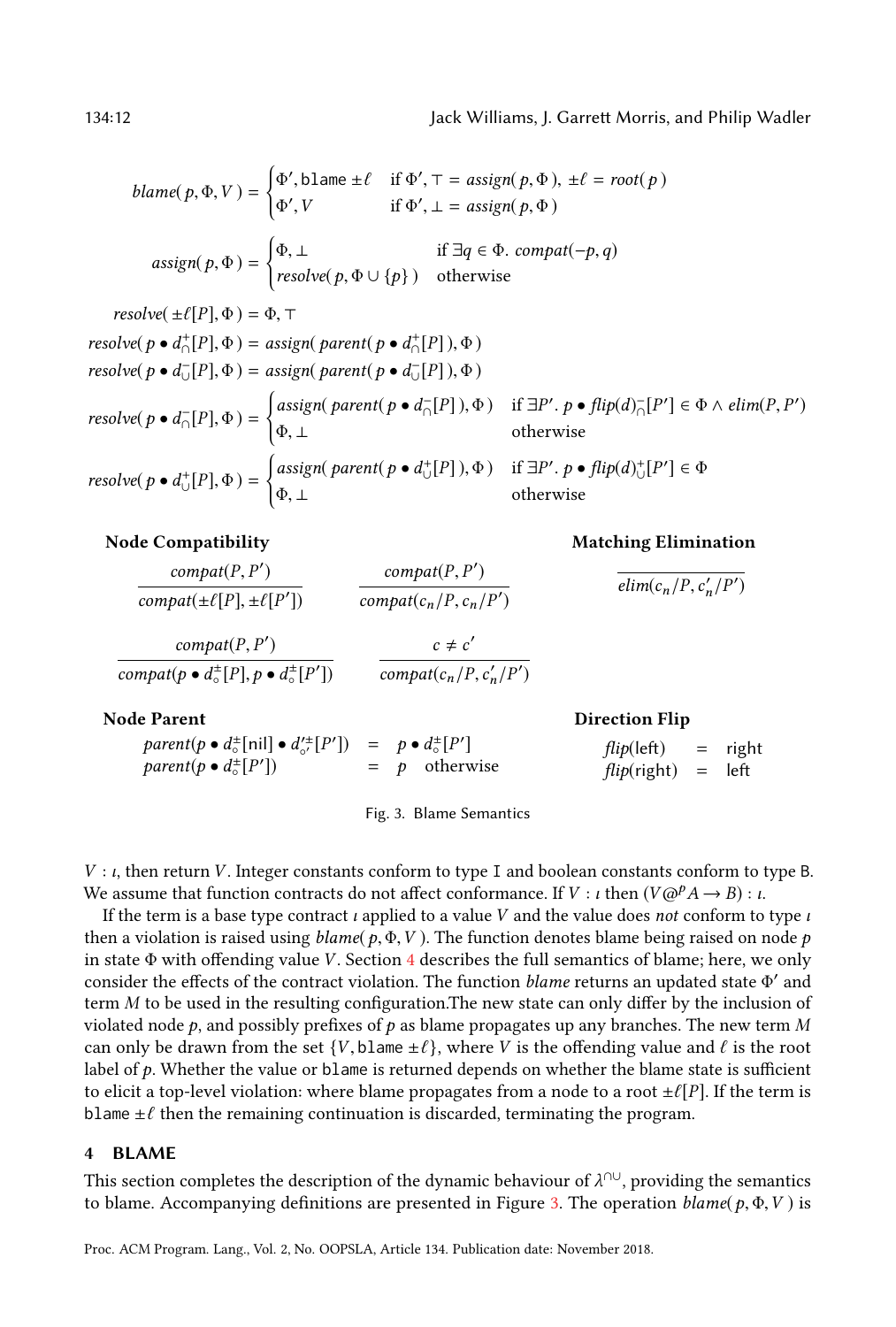read: raise blame on node  $p$  in state  $\Phi$  when value V triggered a violation. Raising blame returns an updated blame state and the result of the contract violation. When assigning blame to  $p$  violates a top-level contract the result is an error, otherwise return the original value V. We define blame in terms of mutually recursive operations assign and resolve. Both assign and resolve return a modified blame state and a truth value indicating whether blame propagated to the root of the node, denoting a top-level violation. We describe the semantics of each in turn.

# 4.1 Blame Assignment

The operation *assign*( $p$ ,  $\Phi$ ) is responsible for determining whether p should be rightfully blamed for a violated contract. When the context of  $p$  has previously been assigned blame we ignore the current violation because a subject is only expected to satisfy a contract under the condition that the context satisfies the same contract. If a node *compatible* with  $-p$  has already been assigned blame then do not assign blame to  $p$ , returning the existing blame state. If there is no such compatible node then blame is assigned to  $p$  by adding it to the blame state, blame is then resolved for  $p$ .

Compatibility, defined in Figure [3,](#page-11-1) is denoted *compat(p,q)* and specifies whether p and q stem from the same elimination context for a function contract. Root nodes are compatible if they are identical up to path compatibility. Branch nodes are compatible if they share the same parent and the branches are identical up to path compatibility. Paths are compatible if they share a common prefix and then diverge at the same wrap index. The next examples demonstrate how compatibility decouples correct blame assignment from termination upon contract violations.

<span id="page-12-5"></span><span id="page-12-4"></span><span id="page-12-3"></span><span id="page-12-2"></span><span id="page-12-1"></span><span id="page-12-0"></span>let 
$$
a = +\ell
$$
[nil]  
\n $\langle \emptyset, [], Id, ((\lambda y. y false) @^a (\mathsf{B} \rightarrow \mathsf{I}) \rightarrow \mathsf{I}) \lambda x. \text{if } x \text{ then } 1 \text{ else } x \rangle$   
\nlet  $b = -\ell$ [dom<sub>0</sub>/nil];  $c = +\ell$ [cod<sub>0</sub>/nil]  
\n $\rightarrow^*$   $\langle \emptyset, [a \mapsto 1], Id, ((\lambda y. y false) ((\lambda x. \text{if } x \text{ then } 1 \text{ else } x) @^b \mathsf{B} \rightarrow \mathsf{I}) ) @^c \mathsf{I} \rangle$  (1a)  
\n $\rightarrow^*$   $\langle \emptyset, [a \mapsto 1], Id \circ \Box @^c \mathsf{I}, ((\lambda x. \text{if } x \text{ then } 1 \text{ else } x) @^b \mathsf{B} \rightarrow \mathsf{I}) \text{ false} \rangle$  (1b)  
\nlet  $d = +\ell$ [dom<sub>0</sub>/dom<sub>0</sub>/nil];  $e = -\ell$ [dom<sub>0</sub>/cod<sub>0</sub>/nil]  
\n $\rightarrow^*$   $\langle \emptyset, [a \mapsto 1; b \mapsto 1], Id \circ \Box @^c \mathsf{I}, ((\lambda x. \text{if } x \text{ then } 1 \text{ else } x) (\text{false} @^d \mathsf{B}) ) @^e \mathsf{I} \rangle$  (1c)  
\n $\rightarrow^*$   $\langle \emptyset, [a \mapsto 1; b \mapsto 1], Id \circ \Box @^c \mathsf{I}, (\text{false} @^e \mathsf{I})$   
\n $\langle \emptyset, [a \mapsto 1; b \mapsto 1], Id \circ \Box @^c \mathsf{I}, \text{false} @^e \mathsf{I} \rangle$   
\n $\rightarrow$   $\langle \{e\}, [a \mapsto 1; b \mapsto 1], Id, \text{blame} - \ell \rangle$  (1e)  
\n $\rightarrow$   $\langle \{e\}, [a \mapsto 1; b \mapsto 1], Id, \text{blame} - \ell \rangle$ 

A wrapped function annotated with blame node  $+ \ell$ [nil], abbreviated a, is applied to another function. Reduction  $(1a)$  wraps the application and updates the context tracker for a. Reduction  $(1b)$  pushes the resulting codomain contract to the continuation and then applies beta-reduction. Reduction [\(1c\)](#page-12-2) wraps the application of function  $\lambda x$ . if x then 1 else x, creating domain and codomain contracts annotated with abbreviated blame nodes d and e. The context tracker is updated to denote that the function contract annotated with blame node  $b$  has been applied once. Reduction  $(1d)$  proceeds as follows: apply the boolean contract to false; beta-reduce the application; and evaluate the conditional, selecting the else clause. Reduction [\(1e\)](#page-12-4) applies an integer contract to false, triggering a violation for node e, or  $-\ell$ [dom<sub>0</sub>/cod<sub>0</sub>/nil].

```
Violation! blame(e, Ø, false) = \{e\}, blame -\ell as
   assign(e, \emptyset) = resolve(e, \{e\}) = \{e\}, \top
```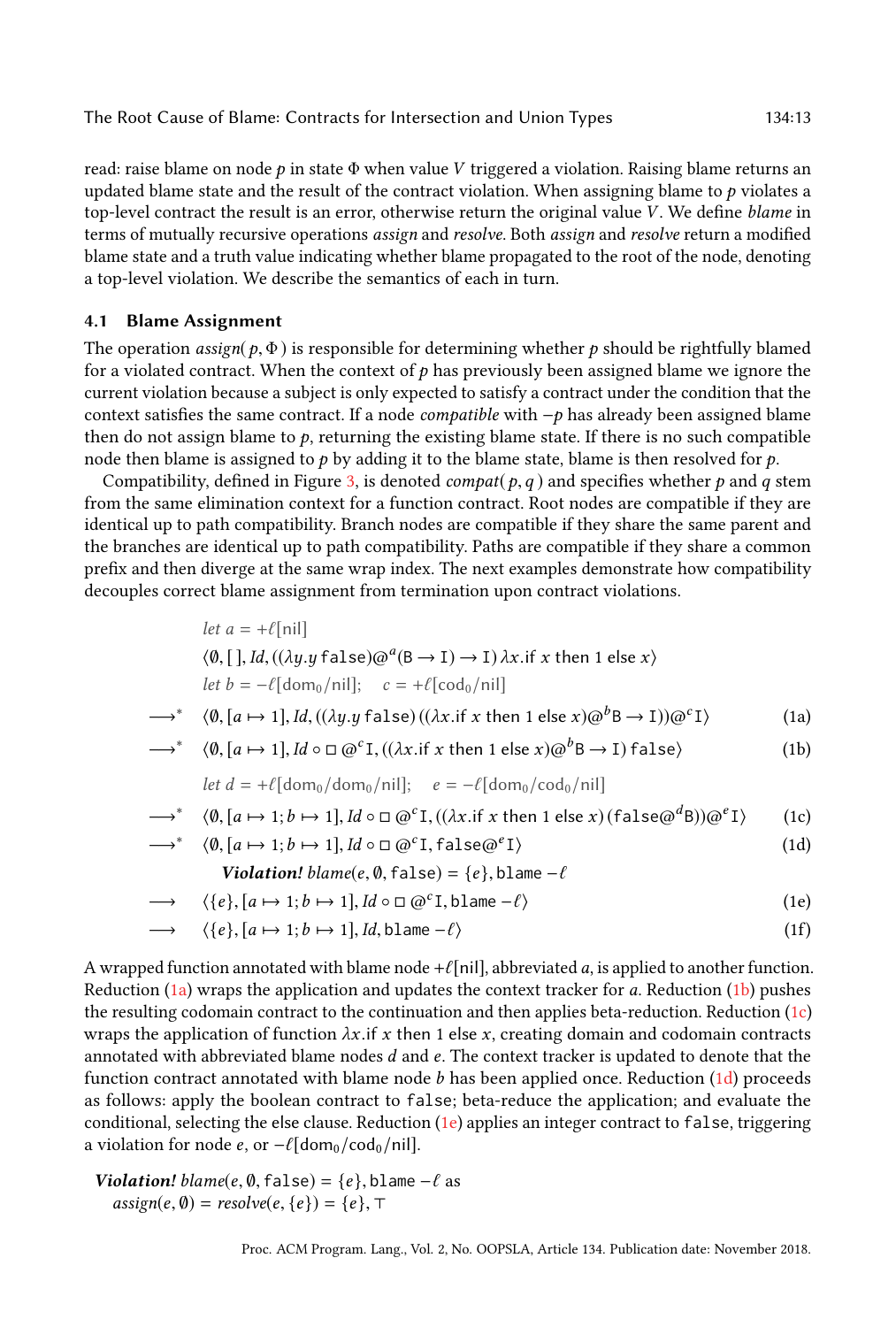Blame is assigned to e because there are no compatible violations in the blame state and resolution is immediate because blame has propagated to a root node. Term blame  $-\ell$  is returned, signalling an error. Reduction  $(1f)$  discards the remaining continuation as an error has been detected and the program reaches a terminal state.

Suppose that resolution does not return an error, instead, execution continues. This may arise because the programmer changes the blame operation to log the exception rather than raising, or because the contract is nested within an intersection (for example, node  $a$  is replaced with + l[nil] • left<sub>∩</sub>[nil]). Regardless, we still expect blame to be correctly assigned. The following reduction sequence continues from Reduction [\(1e\)](#page-12-4), however in this case an error is not raised and the result of the contract violation is the value false, continuing execution.

$$
\langle \{e\}, [a \mapsto 1; b \mapsto 1], Id \circ \Box \, \textcircled{a}^c \, \text{I}, \text{false} \rangle \tag{1e}
$$

$$
\longrightarrow \langle \{e\}, [a \mapsto 1; b \mapsto 1], Id, \text{false} @ ^{c} \text{I} \rangle \tag{2f}
$$

<span id="page-13-1"></span><span id="page-13-0"></span>Violation!  $blame(c, \{e\}, false) = \{e\}, false$ 

$$
\longrightarrow \langle \{e\}, [a \mapsto 1; b \mapsto 1], Id, \text{false} \rangle \tag{2g}
$$

Reduction  $(2f)$  pops a contract frame from the continuation, applying the contract to the current term. Reduction [\(2g\)](#page-13-1) applies contract I to false, triggering a violation for node c, or  $+\ell[\text{cod}_0/\text{nil}]$ .

Violation!  $blame(c, \{e\}, \text{false}) = \{e\}, \text{false}$  as  $assign(c, \{e\}) = \{e\}, \perp$  as  $compat(-c, e)$ 

Blame node  $c$  denotes the codomain of the initial function contract. The corresponding blame function is  $blame(c, \{e\}, false)$ , which attempts to assign blame to c in state  $\{e\}$ . Observe that the negation of c is blame node  $-\ell[\text{cod}_0/\text{nil}]$ , which is compatible with  $-\ell[\text{dom}_0/\text{cod}_0/\text{nil}]$ , or node e. Blame assignment fails as a consequence, returning the same blame state and indicating that no top-level violation was found. The contract application yields value false and judges blame node c to be innocent. The intuition is that the initial function is expected to return an integer, which it does not, but only under the assumption that the input function returns an integer, which it does not. The assignment of blame to compatible node e, or  $-\ell$ [dom<sub>0</sub>/cod<sub>0</sub>/nil], is evidence that the context violates this assumption.

Compatibility must be carefully defined because not every contract violation caused by a context permits a subject to ignore the contract. We define compatibility to only consider the longest matching prefix between paths, denoting the most precise application context, and paths must diverge at the same wrap index. This prevents violations from distinct applications of the same function interfering.

#### 4.2 Blame Resolution

The operation resolve( $p$ ,  $\Phi$ ) is responsible for propagating blame towards the root to find top-level contract violations. At each level the blame state is queried to determine whether blame that is assigned to a branch is sufficient to propagate to the parent intersection or union.

When blaming a root  $\pm \ell [P]$  return the blame state and ⊤, indicating that blame has propagated to the top-level.

When blaming a positive intersection branch  $p \bullet d \cap [P]$ , or a negative union branch  $p \bullet d \cup [P]$ , blame is propagated by assigning blame to the parent of the node. Both cases have no condition on propagation because blame is assigned to an intersection or union when either branch is assigned positive or negative blame respectively.

When blaming a negative intersection branch  $p \bullet d_{\cap}^{-}[P]$  blame is propagated to the parent if the other branch has also been assigned negative blame in the same elimination of the intersection.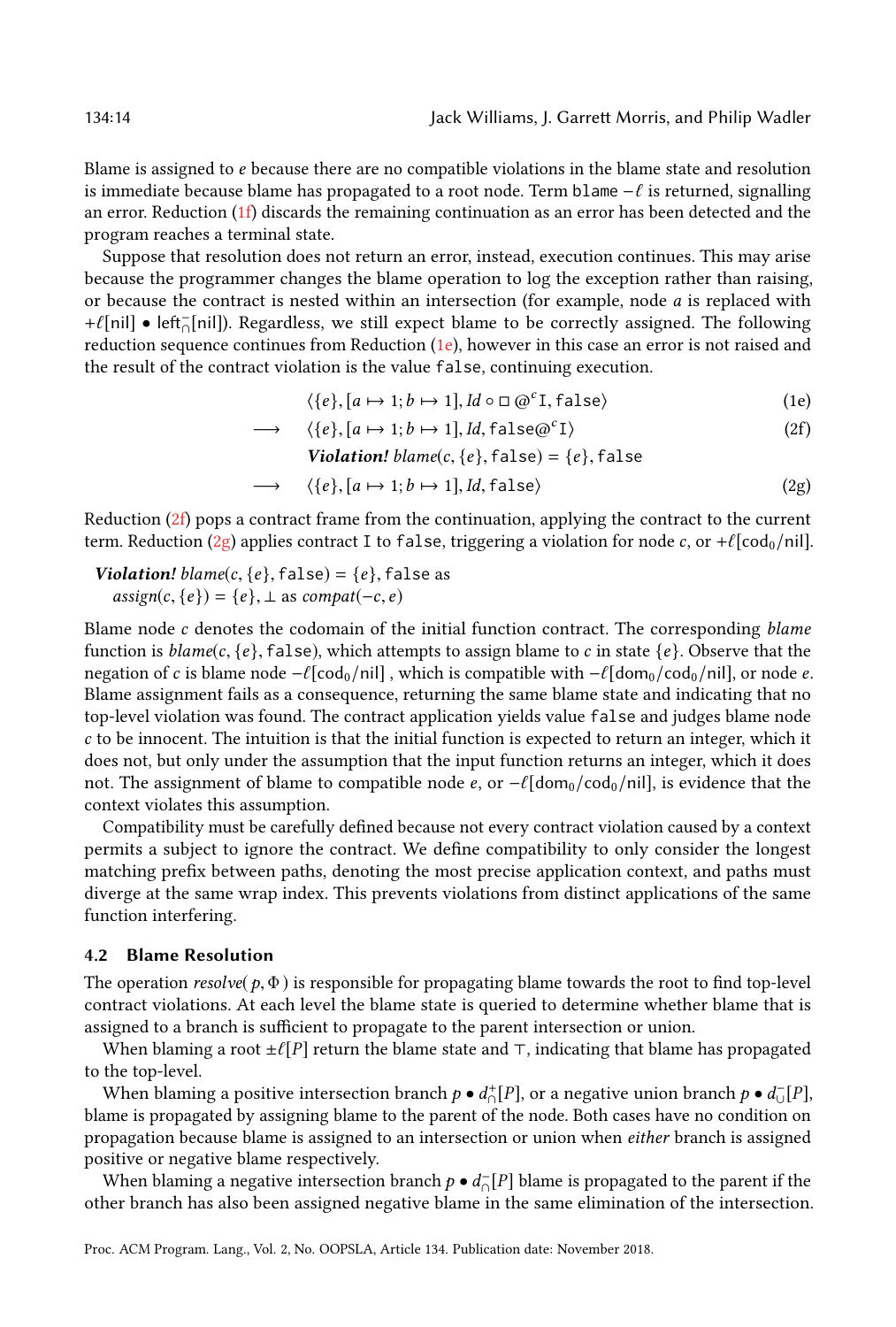This condition is satisfied when a node with the same parent and inverse branch direction exists in the blame state, whilst also having a path that starts with the same elimination context, denoted  $elim(P, P')$ . Figure [3](#page-11-1) defines elim and flip. Note that elim only examines the first context in a path because this is where the intersection is eliminated. Consider the following program where a context violates an intersection contract:

<span id="page-14-2"></span><span id="page-14-1"></span><span id="page-14-0"></span>
$$
\langle 0, [], Id, ((\lambda x.x)\omega^{+\ell[ni]}(I \rightarrow I) \cap (B \rightarrow B)) \text{``foo''}\rangle
$$
  
\nlet  $a = +\ell[ni]$  • left<sub>0</sub><sup>+</sup>;  $b = +\ell[ni]$  • right<sub>0</sub><sup>+</sup>  
\n $\rightarrow$  \*  $\langle 0, [], Id \circ \Box \text{``foo''}, ((\lambda x.x)\omega^a I \rightarrow I)\omega^b B \rightarrow B\rangle$   
\nlet  $c = -\ell[ni]$  • right<sub>0</sub><sup>-1</sup> [dom<sub>0</sub>/nil];  $d = +\ell[ni]$  • right<sub>0</sub><sup>+</sup> [cod<sub>0</sub>/nil]  
\n $\rightarrow$  \*  $\langle 0, [b \mapsto 1], Id, (((\lambda x.x)\omega^a I \rightarrow I) \text{``foo''}\omega^c B)\omega^d B\rangle$  (3b)  
\n $\rightarrow$  \*  $\langle 0, [b \mapsto 1], Id \circ \Box \omega^d B \circ (\lambda x.x)\omega^a I \rightarrow I \Box, \text{``foo''}\omega^c B\rangle$  (3c)  
\n**violation!**  $blame(c, 0, \text{``foo''}) = \{c\}, \text{``foo''}$   
\n $\rightarrow$   $\langle \{c\}, [b \mapsto 1], Id \circ \Box \omega^d B \circ (\lambda x.x)\omega^a I \rightarrow I \Box, \text{``foo''}\rangle$  (3d)  
\nlet  $e = -\ell[ni]$  • left<sub>0</sub><sup>-1</sup> [dom<sub>0</sub>/nil];  $f = +\ell[ni]$  • left<sub>0</sub><sup>+</sup> [cod<sub>0</sub>/nil]  
\n $\rightarrow$   $\langle \{c\}, [b \mapsto 1; a \mapsto 1], Id \circ \Box \omega^d B, ((\lambda x.x) \text{``foo''}\omega^e I)\omega^f I \rangle$  (3e)  
\n $\rightarrow$  \*  $\langle \{c\}, [b \mapsto 1; a \mapsto 1], Id \circ \Box \omega^d B \circ \Box \omega^f I \circ \lambda x.x \Box, \text{``foo''}\omega^e I \rangle$  (3f)  
\n**violation!**  $blame(e, \{c\}, \text{``foo''}) = \$ 

<span id="page-14-6"></span><span id="page-14-5"></span><span id="page-14-4"></span><span id="page-14-3"></span>
$$
\longrightarrow \langle \{c, e, -\ell[\text{dom}_0/\text{nil}]\}, [b \mapsto 1; a \mapsto 1], Id \circ \Box \oslash^d B \circ \Box \oslash^f I \circ \lambda x. x \Box, \text{blame } -\ell \rangle \qquad (3g)
$$

<span id="page-14-7"></span>
$$
\longrightarrow \langle \{c, e, -\ell[\text{dom}_0/\text{nil}]\}, [b \mapsto 1; a \mapsto 1], Id, \text{blame } -\ell \rangle \tag{3h}
$$

Reduction [\(3a\)](#page-14-0) splits the intersection contract. Reduction [\(3b\)](#page-14-1) wraps the application for the right branch. Reduction [\(3c\)](#page-14-2) adds two frames to the continuation, leaving the wrapped argument as the currently evaluating term. Reduction [\(3d\)](#page-14-3) applies the domain contract from the right branch triggering a violation for node c, or  $-\ell$ [nil] • right $\bar{\text{h}}$ [dom<sub>0</sub>/nil].

**violation!** 
$$
blame(c, \emptyset, "foo") = \{c\}, "foo" as
$$
  
 $assign(c, \emptyset) = resolve(c, \{c\})$   
 $resolve(c, \{c\}) = \{c\}, \perp \text{ as } \nexists P. - \ell[ni] \bullet \text{left}_0[P] \in \{c\}$ 

Blame is assigned to c as the argument is a string not a boolean, however, blame does not propagate from branch to parent. Node c denotes a negative intersection branch and blame is only propagated if the other branch has also been blamed, which is not the case. Reduction  $(3e)$  wraps the application for the left branch. Reduction [\(3f\)](#page-14-5) adds two frames to the continuation, leaving the wrapped argument as the currently evaluating term. Reduction  $(3g)$  applies the domain contract from the left branch triggering a violation for node  $e$ , or  $-\ell$ [nil] • left $\bar{\mathsf{h}}$ [dom $_0/\mathsf{nil}$ ].

Violation! blame(e, {c}, "foo") = {c, e, - $\ell$ [dom<sub>0</sub>/nil]}, blame - $\ell$  as  $assign(e, \{c\}) = resolve(e, \{c, e\})$  $resolve(e, \{c, e\}) = assign(-\ell[dom_0/nil], \{c, e\})$  as  $-\ell[nil] \bullet right_{\cap}[dom_0/nil] \in \{c, e\}$  $assign(-\ell [dom_0/nil], \{c, e\}) = resolve(-\ell [dom_0/nil], \{c, e, -\ell [dom_0/nil]\})$  $resolve(-\ell[{\rm dom}_0/{\rm nil}], \{c, e, -\ell[{\rm dom}_0/{\rm nil}]\}) = \{c, e, -\ell[{\rm dom}_0/{\rm nil}]\}, \top$ 

Blame is first assigned to e, a negative intersection branch, then blame must be resolved. We observe that flipping the direction of  $e$ , or  $-\ell$ [nil] • left<sub>∩</sub>[dom<sub>0</sub>/nil], yields blame node  $-\ell$ [nil] • right $^{−}_{−}$ [dom $^{0}/$ nil] which is equivalent to node  $c$ . Both branches have been assigned negative blame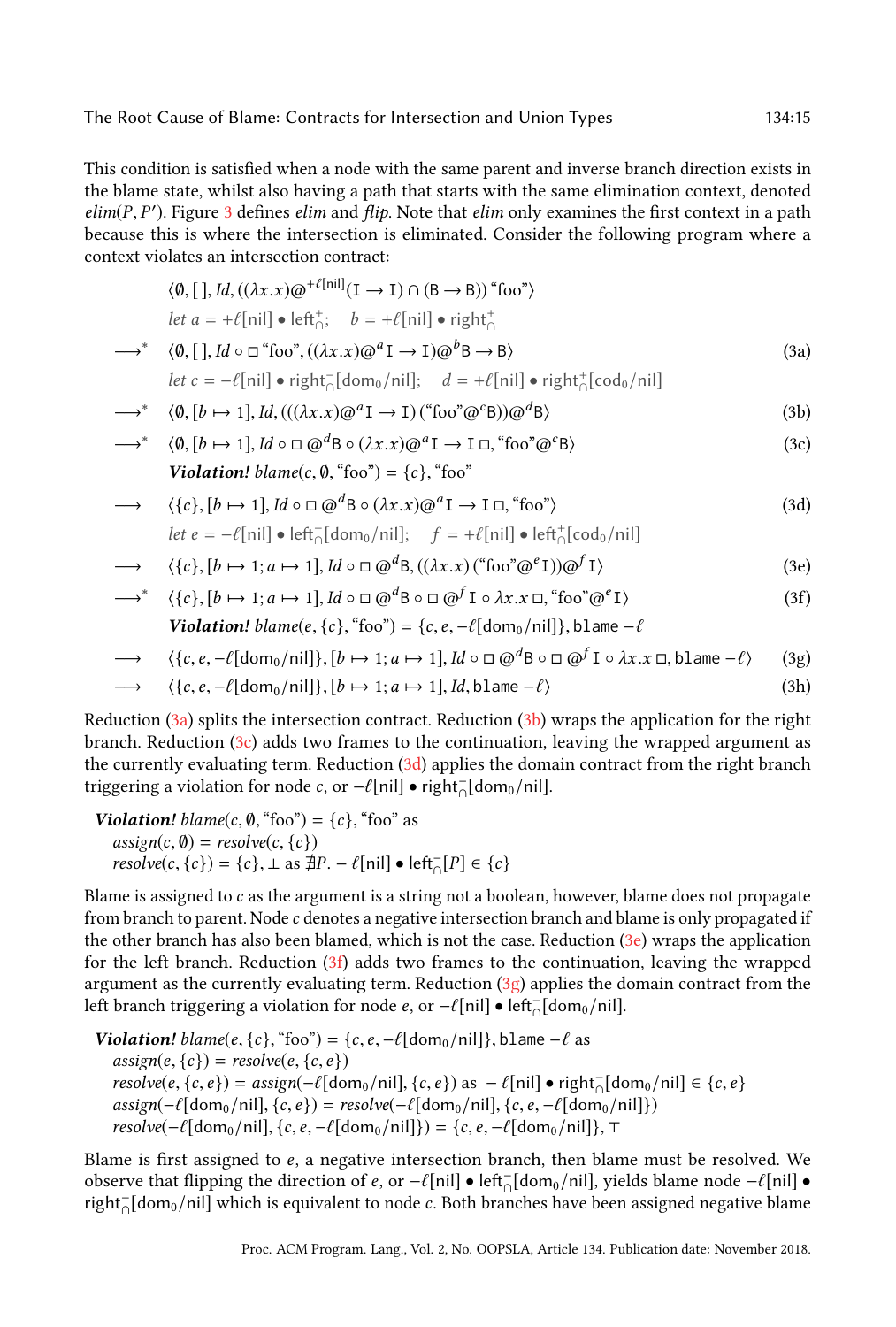in the same elimination context therefore blame is propagated to parent  $-\ell$ [dom<sub>0</sub>/nil]. Assigning blame to the root indicates that an error should be raised. Reduction [\(3h\)](#page-14-7) discards the continuation and yields blame  $-\ell$ , indicating that the context has violated contract  $(I \rightarrow I) \cap (B \rightarrow B)$ .

When blaming a positive union branch  $p \bullet d_{\cup}^{+}[P]$  blame is propagated to the parent if the other branch has also been assigned positive blame. Positive blame for a union type is aggregated across all uses so there is no constraint on path  $P$  and  $P'$ . Positive blame for union is less constrained than negative blame for intersection. Assigning blame to nodes  $-\ell$ [nil] • left<sub>∩</sub>[dom $_0/$ nil] and  $-\ell$ [nil] • right $^-_\cap$ [dom $_1$ /nil] would not blame  $-\ell$  as the eliminations contexts differ, while assigning blame to nodes  $+\ell$ [nil] • left<sup>+</sup><sub>U</sub>[cod<sub>0</sub>/nil] and  $+\ell$ [nil] • right<sup>+</sup><sub>U</sub>[cod<sub>1</sub>/nil] would blame  $+\ell$ .

When propagating blame from a branch we extract the parent from a node  $p$  using operation parent(p) defined in Figure [3.](#page-11-1) If the parent of p is a branch node with an empty blame path then the parent is returned after hoisting the child's path to the parent. In all other cases the parent of  $p$  is returned without modification. Hoisting blame paths is necessary when using nested intersection or union. Consider the following example:

$$
\langle K, (V \mathcal{Q}^p((I \to I) \cup (I \to B)) \cap (B \to B)) \text{``foo''}\rangle
$$
  

$$
\longrightarrow^* \langle K \circ \Box \text{``foo''}, ((V \mathcal{Q}^{p \bullet left^+_{\circ} \bullet left^+_{\circ}(I \to I))\mathcal{Q}^{p \bullet left^+_{\circ} \bullet right^+_{\circ}(I \to B))\mathcal{Q}^{p \bullet right^+_{\circ}(B \to B)\rangle}
$$

Evaluation splits the contract into three components. As the argument violates the domain contract for each component blame will be assigned to nodes  $-p \bullet \text{left}_0^- \bullet \text{right}_\cup [\text{dom}_0/\text{nil}]$  and  $-p \bullet$ right<sup>−</sup> ∩ [dom0/nil]. Assigning negative blame to the right union branch is sufficient to blame the union, propagating to the left intersection branch. However, if we were to naively blame the parent then blame would be assigned to  $-p \bullet$  left $^-_0$ . This node would not match the node  $-p \bullet$ right<sup>−</sup> ∩ [dom0/nil] on the right because of the lost path information, and incorrectly, would not assign blame to  $-p$ . By hoisting blame paths we blame the left intersection branch using node  $-p \cdot \text{left}$  [dom<sub>0</sub>/nil], correctly matching the node blamed on the right and assigning blame to  $-p$ .

## 4.3 Blame by Example

We revisit the first example from the introduction to present an extended demonstration of blame. We assume a predicate function (M is B) in place of using the JavaScript operator typeof. Additionally, we have insidiously introduced a bug. Figure [4](#page-16-0) shows the reduction sequence.

Reduction [\(4a\)](#page-16-1) splits the intersection contract. Reduction [\(4b\)](#page-16-2) wraps the application of the function contract in the right branch. Reduction  $(4c)$  adds two frames to the continuation then applies domain contract I, succeeding. Reduction [\(4d\)](#page-16-4) wraps the application of the function contract in the left branch. Reduction  $(4e)$  adds two frames to the continuation, leaving the wrapped argument as the currently evaluating term. Reduction [\(4f\)](#page-16-6) applies the boolean contract, triggering a violation for node  $e$ , or  $-\ell$ [nil] • left $\bar{f}_{\cap}$ [dom $_0$ /nil].

Violation! blame(e,  $\emptyset$ , 42) = {e}, 42 as  $assign(e, \emptyset) = resolve(e, \{e\})$  $resolve(e, \{e\}) = \{e\}, \perp \text{ as } \nexists P. - \ell[\text{nil}] \bullet \text{ right}^{-}_{\cap}[P] \in \{e\}$ 

Blame is first assigned to e, a negative intersection branch, then blame must be resolved. This is the first violation therefore blame is not propagated to the parent of  $e$ . Reduction ( $4g$ ) applies beta-reduction and evaluates the function body. The else clause of the outer conditional is selected and the abstraction  $\lambda y.42 + 10$  is returned. Reduction [\(4h\)](#page-16-8) applies the union contract from the codomain of the left branch, splitting into two sub-contracts. Reduction [\(4i\)](#page-16-9) pushes the contract from the right branch to the continuation stack. Reduction  $(4)$  applies the contract in the left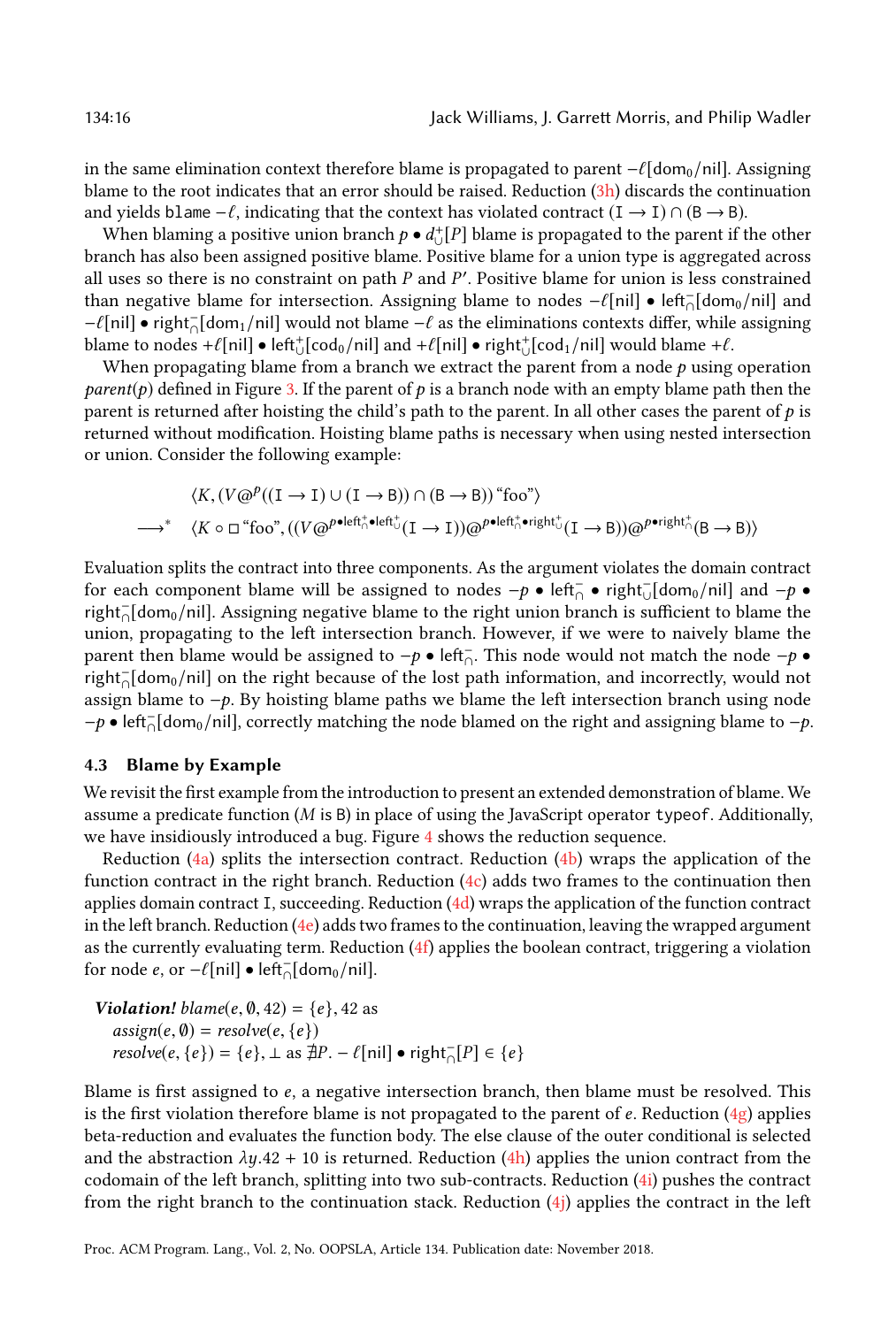<span id="page-16-0"></span>let 
$$
V = \lambda x
$$
.if  $(x \text{ is } B)$  then (if  $x$  then "hello world" else ! $x$ ) else  $\lambda y.x + 10$   
\n $\langle 0, []$ ,  $Id$ ,  $(V@-t[mi] (B \rightarrow (S \cup B)) \cap (I \rightarrow I)) 42\rangle$   
\nlet  $a = +\ell$ [ni]  $\bullet$  left<sup>+</sup><sub>1</sub>;  $b = +\ell$ [ni]  $\bullet$  right<sup>+</sup><sub>1</sub>  
\n $\rightarrow^*$   $\langle 0, []$ ,  $Id \circ \Box 42$ ,  $(V@-8B \rightarrow (S \cup B))@bI \rightarrow I$  (4a)  
\nlet  $c = -\ell$ [ni]  $\bullet$  right<sup>-1</sup><sub>0</sub>[dom<sub>0</sub>/nil];  $d = +\ell$ [ni]  $\bullet$  right<sup>+</sup><sub>1</sub>[cod<sub>0</sub>/nil]  
\n $\rightarrow^*$   $\langle 0, [b \rightarrow 1], Id \circ \Box @dI \circ (V@aB \rightarrow (S \cup B)) \Box, 42\rangle$  (4c)  
\nlet  $e = -\ell$ [ni]  $\bullet$  left<sup>-1</sup><sub>0</sub>[dom<sub>0</sub>/nil];  $f = +\ell$ [ni]  $\bullet$  left<sup>+</sup><sub>1</sub>[cod<sub>0</sub>/nil]  
\n $\rightarrow^*$   $\langle 0, [b \rightarrow 1; a \rightarrow 1], Id \circ \Box @dI \circ \Box @dI$ [S \cup B)  $\rangle$  (4d)  
\n $\rightarrow^*$   $\langle 0, [b \rightarrow 1; a \rightarrow 1], Id \circ \Box @dI \circ \Box @f(S \cup B) \circ V \Box, 42@eB$  (4e)  
\n**violation!**  $blame(e, 0, 42) = \{e\}, 42$   
\n $\rightarrow^*$   $\langle \{e\}, [b \rightarrow 1; a \rightarrow 1], Id \circ \Box @<sup>d</sup>I \circ \Box @<sup>f</sup>(S \cup B)$ 

#### <span id="page-16-14"></span><span id="page-16-13"></span><span id="page-16-12"></span><span id="page-16-11"></span><span id="page-16-10"></span>Fig. 4. Extended Example

branch of the union triggering a violation on node  $g$ , or + $\ell$ [nil]  $\bullet$  left $_\cap^+$ [cod $_0/$ nil]  $\bullet$  left $_\cup^+$ .

**violation!** 
$$
blame(g, \{e\}, \lambda y.42 + 10) = \{e, g\}, \lambda y.42 + 10
$$
 as  
\n $assign(g, \{e\}) = resolve(g, \{e, g\})$   
\n $resolve(g, \{e, g\}) = \{e, g\}, \bot$  as  $+ \ell$ [nil]  $\bullet$  left<sub>∩</sub>[cod<sub>0</sub>/nil]  $\bullet$  right<sub>∪</sub> $\notin$  {e, g}

Blame is first assigned to g because  $-g$  is not compatible with e (they do not share a parent). Blame is resolved for д, which corresponds to a union left branch. There is no corresponding violation for the right branch so blame is not propagated to the parent. Reduction [\(4k\)](#page-16-11) pops the contract for the right union branch from the continuation stack. Reduction [\(4l\)](#page-16-12) applies the contract in the right

<span id="page-16-9"></span><span id="page-16-8"></span><span id="page-16-7"></span><span id="page-16-6"></span><span id="page-16-5"></span><span id="page-16-4"></span><span id="page-16-3"></span><span id="page-16-2"></span><span id="page-16-1"></span>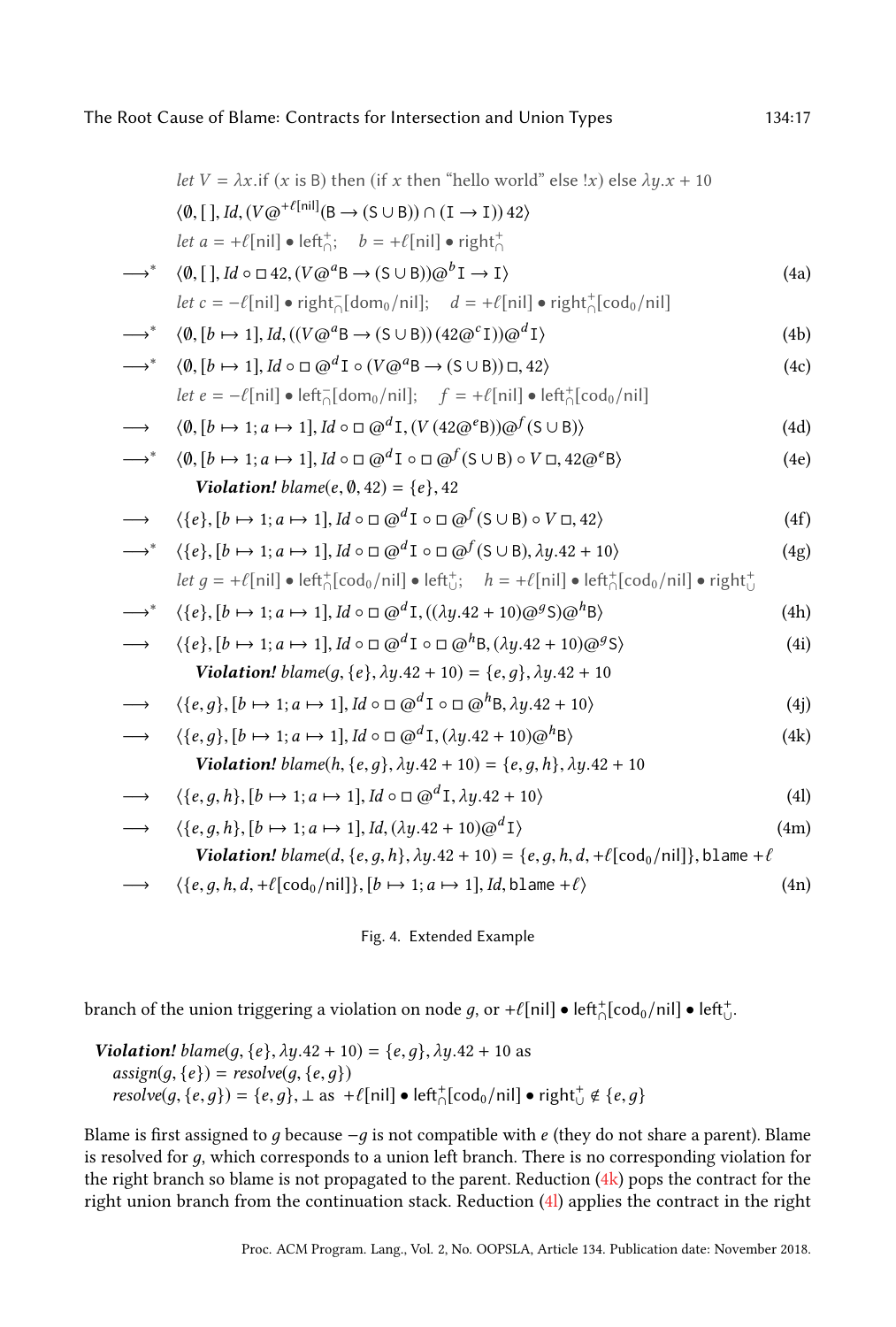branch of the union triggering a violation on node  $h$ , or + $\ell$ [nil]  $\bullet$  left $_\cap^+$ [cod $_0/$ nil]  $\bullet$  right $_\cup^+$ .

**Violation!** blame(h, {e, g},  $\lambda y.42 + 10$ ) = {e, g, h},  $\lambda y.42 + 10$  as  $assign(h, \{e, g\}) = resolve(h, \{e, g, h\})$  $resolve(h, \{e, g, h\}) = assign(f, \{e, g, h\})$  where parent(h) = f  $assign(f, \{e, g, h\}) = \{e, g, h\}, \perp$  as  $compat(-f, e)$ 

Like  $q$ , there is no node compatible with  $-h$  therefore blame is assigned to  $h$ . When resolving blame we observe that there is an existing violation for the left union branch (node  $q$ ), therefore blame is propagated to the parent of h as the union contract has been violated. When assigning blame to the union contract, denoted by node  $f$ , we observe that the context has previously violated the domain contract in the left intersection branch. This indicates that it is safe to ignore the violation of the union contract. Node  $-f$  is compatible with node e which has previously been assigned blame, therefore blame assignment halts without further propagation. Reduction [\(4m\)](#page-16-13) extracts the contract frame from continuation. Reduction  $(4n)$  applies the contract from the codomain of the right branch triggering a violation on node d, or  $+ \ell$ [nil] • right $\uparrow$ [cod<sub>0</sub>/nil].

Violation! blame(d, {e, g, h},  $\lambda y.42 + 10$ ) = {e, g, h, d, +  $\ell$ [cod<sub>0</sub>/nil]}, blame +  $\ell$  as  $assign(d, \{e, q, h\}) = resolve(d, \{e, q, h, d\})$ resolve(d, {e, q, h, d}) =  $assign(+\ell[\text{cod}_0/\text{nil}], \{e, q, h, d\})$  where parent(d) =  $+\ell[\text{cod}_0/\text{nil}]$  $assign(+\ell[\text{cod}_0/\text{nil}], \{e, q, h, d\}) = resolve(+\ell[\text{cod}_0/\text{nil}], \{e, q, h, d, +\ell[\text{cod}_0/\text{nil}]\})$ resolve(+ $\ell$ [cod<sub>0</sub>/nil], {e, g, h, d, + $\ell$ [cod<sub>0</sub>/nil]}) = {e, g, h, d, + $\ell$ [cod<sub>0</sub>/nil]},  $\top$ 

Blame is assigned to d as there are no existing violations by the context for the right branch of the intersection. We observe that node  $d$  is a positive intersection branch so blame is propagated unconditionally. Blame is assigned to the root, indicating that a top-level violation has occurred. Evaluation raises blame  $+\ell$  indicating that the function was at fault.

# <span id="page-17-0"></span>5 CONTRACT SEMANTICS AND TECHNICAL RESULTS

This section presents our main technical results for monitoring contracts with higher-order intersection and union types. We proceed by defining contract satisfaction using sets of closed values that positively satisfy a type and sets of closed continuations that negatively satisfy a type. We then give a series of sound monitoring properties about satisfaction that we expect a system to obey. These properties ensure that the monitoring semantics for a type are in alignment with the static semantics one might expect.

## 5.1 Satisfaction

The definitions for contract satisfaction are defined in Figure [5.](#page-18-0) We write  $[\![A]\!]_p^+$  to denote the set of closed values that positively satisfy type  $A$  for witness  $p$  and write  $[\![B]\!]_p^-$  to denote the set of closed continuations that negatively satisfy type B for witness  $p$ —we refer to this as witness satisfaction. A witness is a blame node that monitors for contract satisfaction, where assigning blame to the node can be thought of as witnessing a satisfaction counter-example.

A value V is in the set  $\llbracket A \rrbracket_p^+$  if for all program configurations where p is fresh, monitoring V with blame node p at type A never evaluates to a blame configuration for p, denoted  $\langle \phi p \rangle$ . We write  $p \neq \langle \Phi, \Delta, K, V \rangle$  to denote that p is fresh for the configuration. A blame node p is fresh if there exists no blame node  $q$  (positive or negative) in the configuration that is greater than (or equal to) p according to blame ordering, denoted by  $p \leq \pm q$ , or that is less than (or equal to) p according to context ordering, denoted by  $\pm q \leq_{\Delta} p$ . The ordering is required because freshness defined in terms of strict equality does not hold during reduction. Blame resolution may blame a prefix that matches an initially fresh node, or a contract may decompose into branches that match an initially fresh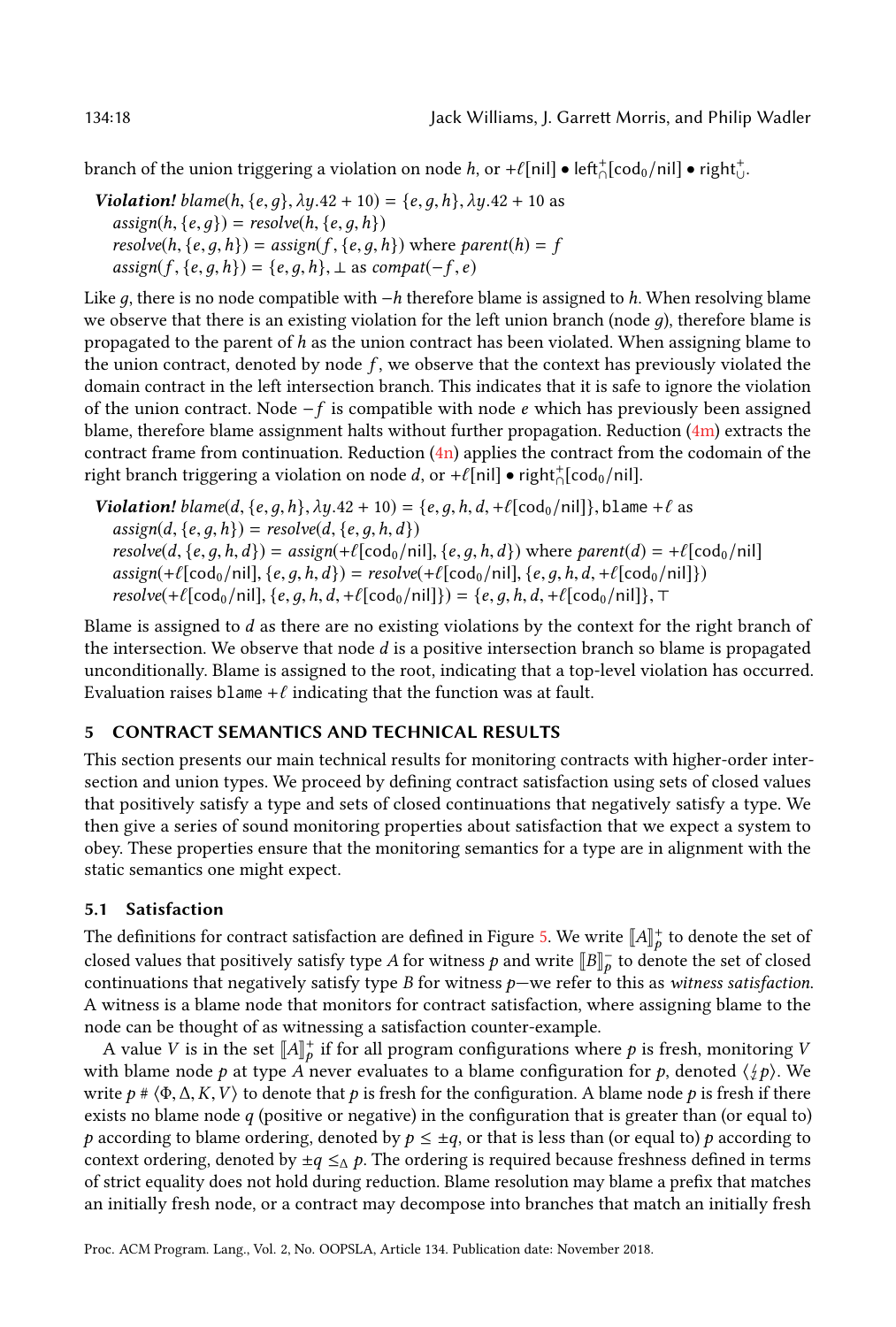#### <span id="page-18-0"></span>Blame Ordering  $p \leq q$

$$
\frac{p \le q}{p \le p} \qquad \qquad \frac{p \le q}{p \le (q \gg c_n)} \qquad \qquad \frac{p \le q}{p \le q \cdot d_{\circ}^{\pm}[\text{nil}]} \qquad \qquad \frac{p \le q \cdot d_{\circ}^{\pm}[P]}{p \le q \cdot d_{\circ}^{\pm}[\text{nil}] \cdot d_{\circ'}'^{\pm}[P]}
$$

**Context Ordering p ≤∆ q**  $p \leq_{\Delta} q$ 

|                     | $p \leq_{\Lambda} q$ $\delta(\Delta, q) \leq (\_, n)$ | $p \leq_{\Delta} q$                               | $p \leq_{\Delta} q \bullet d_{\circ}^{\pm}[P]$                                         |
|---------------------|-------------------------------------------------------|---------------------------------------------------|----------------------------------------------------------------------------------------|
| $p \leq_{\Delta} p$ | $p \leq_{\Delta} (q \gg c_n)$                         | $p \leq_{\Delta} q \bullet d_{\circ}^{\pm}$ [nil] | $p \leq_{\Delta} q \bullet d_{\circ}^{\pm}$ [nil] $\bullet d_{\circ'}^{\prime \pm}[P]$ |

| $p \# \langle \Phi, \Delta, K, V \rangle$   | $\equiv \nexists q. \in \{\Delta, K, V\} \text{ s.t. } (p \leq \pm q) \vee (\pm q \leq_{\Delta} p) \text{ and } \nexists q. \in \Phi \text{ s.t. } (p \leq \pm q)$                             |                                                |
|---------------------------------------------|------------------------------------------------------------------------------------------------------------------------------------------------------------------------------------------------|------------------------------------------------|
| $\Phi \models \pm \ell[P]$                  | $= (\exists P'. \pm \ell[P'] \in \Phi \land prefix(P, P')) \land (\nexists P'. \pm \ell[P'] \in \Phi \land compact(P, P'))$                                                                    |                                                |
| $\Phi \models p \bullet d_{\circ}^{\pm}[P]$ | $=$ $(\exists P'. p \bullet d_{\circ}^{\pm}[P'] \in \Phi \land prefix(P, P')) \land (\nexists P'. p \bullet d_{\circ}^{\pm}[P'] \in \Phi \land compact(P, P'))$                                |                                                |
| $\langle \frac{1}{2}p \rangle$              | $= \langle \Phi, \Delta, K, M \rangle$ for some $\Phi, \Delta, K, M$ where $\Phi \models p$                                                                                                    |                                                |
| $V \in [A]_p^+$                             | $\stackrel{\text{def}}{=} \forall \Phi, \Delta, K. \langle \Phi, \Delta, K, V \mathcal{Q}^p A \rangle \longrightarrow^* \langle \mathcal{L} p \rangle$                                         | when $p \# \langle \Phi, \Delta, K, V \rangle$ |
| $K \in [B]_p^-$                             | $\stackrel{\text{def}}{=} \forall \Phi, \Delta, V. \langle \Phi, \Delta, K, V \mathcal{Q}^p B \rangle \longrightarrow^* \langle \phi \rangle$ when $p \neq \langle \Phi, \Delta, K, V \rangle$ |                                                |
| $V \in [A]^{+}$                             | $\stackrel{\text{def}}{=} \forall p. V \in [A]_p^+$                                                                                                                                            |                                                |
| $K \in [B]$ <sup>-</sup>                    | $\stackrel{\text{def}}{=} \forall p. K \in [B]_p^-$                                                                                                                                            |                                                |

Fig. 5. Satisfaction and Auxiliary Definitions

node. Blame ordering prevents the former; context ordering prevents the latter. Context ordering takes into account context tracker ∆, permitting us a degree of flexibility. For example, we may consider blame node ( $p \gg \text{cod}_n$ ) fresh even in the presence of p, under the condition that we make the context tracker sufficiently large to ensure we never extend  $p$  using index  $n$ .

A blame configuration is any program configuration where the blame state  $\Phi$  implicates p, denoted  $\Phi \models p$ . A blame state implicates a blame node if the node, up to any extension of its path, is included in the blame state. This condition means that blame for any application that stems from the initial contract annotated with  $p$  will implicate  $p$ . We add a second condition that states that a node is only implicated if there does not exist another node already in the blame state with a compatible path. This condition means that blame for any application that  $p$  stems from will prevent  $p$  from being implicated; we only consider cases where  $p$  is the first violation associated with any application. The condition is mostly technical because in practice we only care about the first violation of a function type during an application. We justify the condition because adding  $p$ to the blame state when a compatible node already exists will not affect the program behaviour (blame assignment is the same with-or-without the inclusion of  $p$ ).

The negative satisfaction set, denoted  $[\![B]\!]_p^-$ , is defined similarly. The differences with negative witness satisfaction is that we quantify over all values (fresh for  $p$ ) instead of continuations and seek to avoid negative blame configurations  $\langle \frac{1}{2} - p \rangle$  rather than positive.

Witness satisfaction gives us a fine granularity of control that is useful for reasoning about satisfaction involving multiple components such as function contracts, where satisfaction of the codomain is predicated on satisfaction of the domain. However, we would also like a definition of satisfaction that is independent of any particular witness so that we may freely monitor a value or continuation using any contract.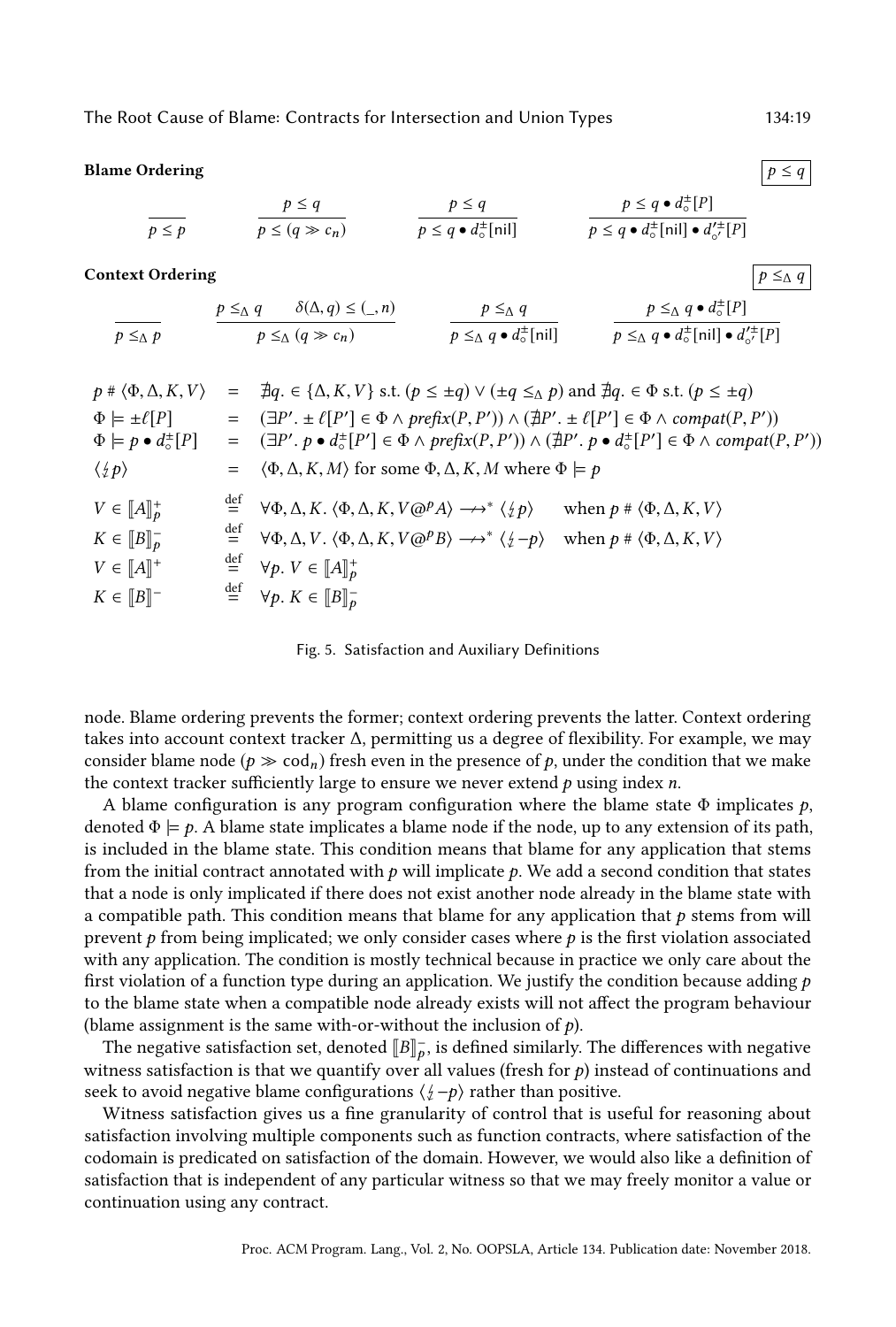We define general positive and negative satisfaction, denoted  $\llbracket A \rrbracket^+$  and  $\llbracket B \rrbracket^-$  respectively. The definition mirrors the presentation of satisfaction by [Keil and Thiemann](#page-27-3) [\[2015a\]](#page-27-3) though the semantics are significantly different. Their definition of satisfaction makes no mention of contracts, whilst ours is defined entirely in terms of monitoring behaviour. Our definition states that a value (continuation) positively (negatively) satisfies a type if the value (continuation) is in the witness satisfaction set for all possible witnesses: there is no witness that is able to discover a counter-example to satisfaction.

The definition of positive satisfaction can be extended to include terms in addition to values. Definitions [5.1](#page-19-0) and [5.2](#page-19-1) relate satisfaction for terms and values.

<span id="page-19-0"></span>*Definition 5.1 (Term Witness Satisfaction).* If  $M \longrightarrow^* V$  then  $V \in [A]_p^+ \Rightarrow M \in [A]_p^+$ .

<span id="page-19-1"></span>Definition 5.2 (Term Satisfaction). If  $M \longrightarrow^* V$  then  $V \in [A]^+$  iff  $M \in [A]^+$ .

Note that the relation between values and terms is weaker for witness satisfaction than satisfaction generally. The reason is that in reducing a term  $M$  to a value  $V$  we might elicit negative violations that mean when monitoring  $V(\mathcal{Q}^p A, p$  can never be assigned blame. When monitoring the reduced value V in isolation, per definition  $V \in [A]_p^+$ , we cannot assume the negative violation is in the blame state and therefore  $V\omega^p A$  may assign blame to p. General satisfaction gives us a stronger property because it quantifies over all possible witnesses and therefore the satisfaction of M cannot be predicated on eliciting a negative violation for a particular witness.

# 5.2 Soundness

Contract soundness states the essential property that contracts enforce satisfaction. Applying a contract to a term always delivers a satisfying term and applying a contract to a continuation always delivers a satisfying continuation.

<span id="page-19-2"></span>THEOREM 5.3 (CONTRACT SOUNDNESS).

$$
\vdash M @^{\pm \ell [P]}A \in [A]^+
$$

$$
- K \circ \Box \omega^{\pm \ell [P]} B \in [B]^-
$$

For example, we expect that 42 should not satisfy type B, however applying a contract of type B to the value will produce a satisfying program. Concretely, while 42 is not in the set  $[\mathbb{B}]^+$ , program  $42@^{+\ell}B$  is. Assuming  $42@^{+\ell}B \in [\![B]\!]^+$  then contract satisfaction states that the following must hold:

$$
\langle K, (42@^{+\ell}B)@^{+\ell'}B \rangle \longrightarrow^* \langle Id, \text{blame} + \ell' \rangle
$$

Note that contract satisfaction guarantees nothing about blame assignment for  $+\ell$ , only that positive blame is not assigned to the outer contract annotated with  $+t'$ . In this instance assigning blame to  $+\ell$  is crucial as it generates an error, preventing evaluation of the outer contract:

$$
\langle\Phi,K,(42\textcircled{a}^{+\ell'}\textsf{B})\textcircled{a}^{+\ell'}\textsf{B}\rangle\longrightarrow^*\langle\Phi\cup\{+\ell\},K\circ\Box\textcircled{a}^{+\ell'}\textsf{B},\textsf{blame}+\ell\rangle\longrightarrow\langle\Phi\cup\{+\ell\},\textit{Id},\textsf{blame}+\ell\rangle
$$

Contract soundness is useful when reasoning about functions and contracts. In the following program the codomain contract will never be assigned positive blame-despite the context providing an argument that does not satisfy  $I \rightarrow I$   $\rightarrow$  because the domain contract guards the codomain contract. Theorem [5.3](#page-19-2) tells us that  $(\lambda y.\text{true})\omega^{-\ell[\text{dom}_0/\text{nil}]} I \to I \in [I \to I]^+$ , therefore in the final reduction the outer contract annotated with node  $+ \ell [\text{cod}_0/\text{nil}]$  will never be assigned positive blame.

$$
\langle [[], K \circ \Box \lambda y. \text{true}, (\lambda x. x) @^{+\ell} (\mathbf{I} \to \mathbf{I}) \to (\mathbf{I} \to \mathbf{I}) \rangle
$$
  
\n
$$
\longrightarrow^* \langle [+ \ell \mapsto 1], K, ((\lambda x. x) ((\lambda y. \text{true}) @^{-\ell [\text{dom}_0 / \text{nil}]} \mathbf{I} \to \mathbf{I})) @^{+\ell [\text{cod}_0 / \text{nil}]} \mathbf{I} \to \mathbf{I} \rangle
$$
  
\n
$$
\longrightarrow^* \langle [+ \ell \mapsto 1], K, ((\lambda y. \text{true}) @^{-\ell [\text{dom}_0 / \text{nil}]} \mathbf{I} \to \mathbf{I}) @^{+\ell [\text{cod}_0 / \text{nil}]} \mathbf{I} \to \mathbf{I} \rangle
$$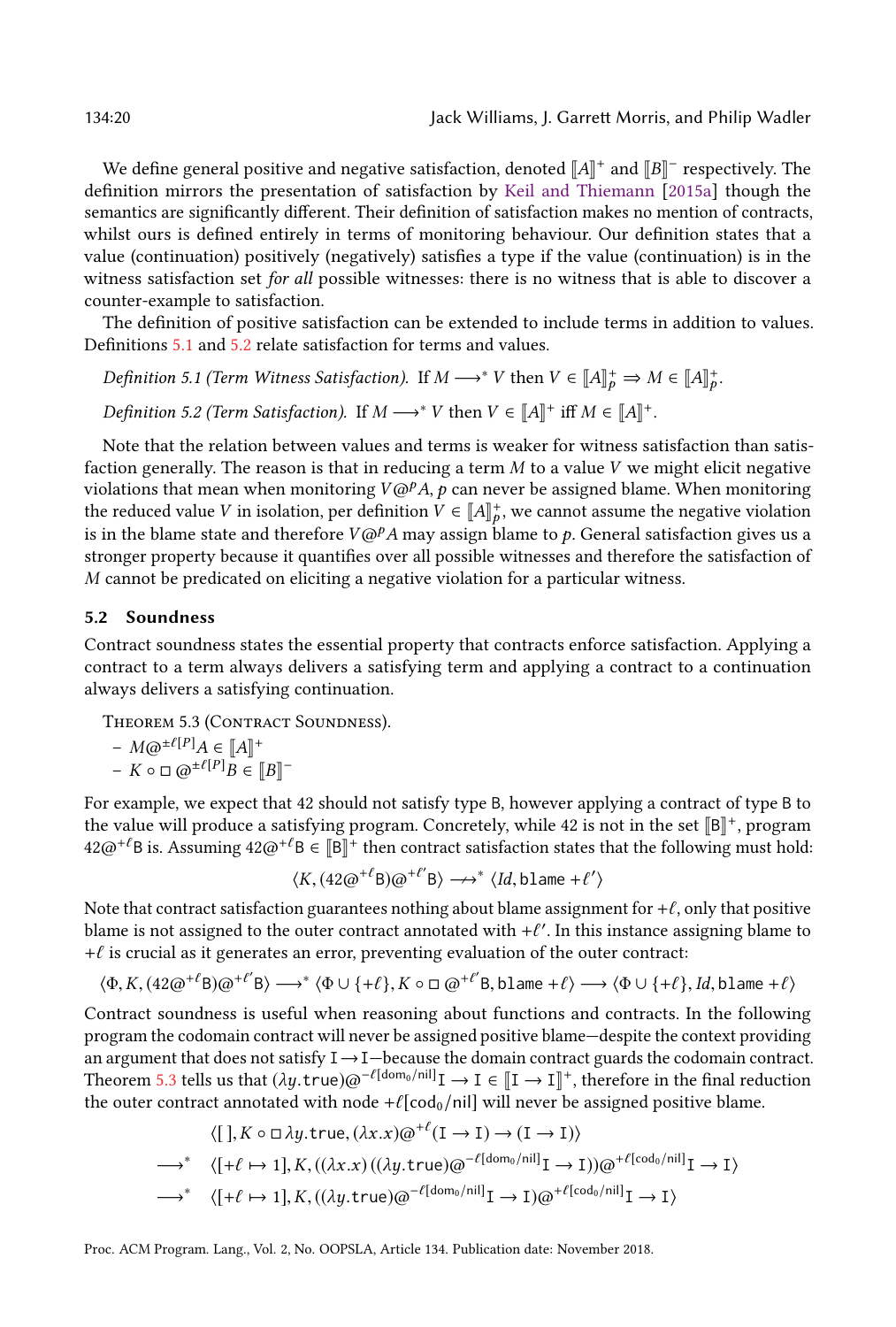As was the case with the program  $(42@^{+\ell}{\mathsf{B}})@^{+\ell'}{\mathsf{B}},$  any devious behaviour will be exposed by the guarding contract before the outer contract is violated.

Contract soundness mandates that the annotating blame node is a root. If we were to guard 42 using a contract annotated with a blame node from a union branch then we could not guarantee that the outer contract is not evaluated:

$$
\langle\Phi,K,(42\text{${\mathcal Q}$}^{+\ell\bullet\text{left}}{}_{\cup}^+\text{${\mathcal B}$})\text{${\mathcal Q}$}^{+\ell'}\text{${\mathcal B}$}\rangle\longrightarrow^*\langle\Phi\cup\{+\ell\bullet\text{left}^+_{\cup}\},K,42\text{${\mathcal Q}$}^{+\ell'}\text{${\mathcal B}$}\rangle\quad\text{if }\;+\ell\bullet\text{right}^+_{\cup}\notin\Phi
$$

The validity of contract soundness depends on two conditions. First, the guarding contract must be a top-level contract annotated with a blame label (or root node). Second, top-level violations must terminate the program with an error to prevent an outside observer interacting with an ill behaved term or continuation. These conditions are not compositional. We cannot use contract soundness to reason about the program  $(\lambda x.x) @^p(I \to I) \to (I \to I)$  when the contract is annotated with an arbitrary blame node  $p$ . The semantics of blame for wrapping the identity function should be independent of whether the contract is at the top-level, or nested within an intersection or union.

We introduce the additional property witness soundness (Theorem [5.4\)](#page-20-0) that allows us to reason about such programs.

<span id="page-20-0"></span>Theorem 5.4 (Witness Soundness).

$$
- M @^{-p \gg \text{dom}_n} A \in [A]_{p \gg \text{cod}_n}^{+}
$$
  

$$
- K \circ \Box @^{p \gg \text{cod}_n} B \in [R]^{-}
$$

$$
- K \circ \Box \, @^{p \gg \text{cod}_n}B \in \llbracket B \rrbracket_{-p \gg \text{dom}_n}^{-}
$$

Theorem [5.4](#page-20-0) states that a value guarded with a contract of type A from a context (or function argument) always positively satisfies type A from the perspective of a subject (or function body). The dual property applies for contexts and negative satisfaction, arising in cases featuring higher-order functions types. This property encodes the implication naturally associated with function types and their logical interpretation. Witness soundness tells us that wrapping  $\lambda x.x$  with any node p never assigns positive blame to the codomain, observing that  $(\lambda y.$ true) $\omega^{-p\gg \text{dom}_0}I \to I \in [I \to I]_p^+$ +<br> $p$ ≫cod $_0$ `

$$
\langle [[], K \circ \Box \lambda y. true, (\lambda x. x) @^{p} (I \to I) \to (I \to I) \rangle
$$
  
\n
$$
\rightarrow^* \langle [p \mapsto 1], K, ((\lambda x. x) ((\lambda y. true) @^{-p \gg \text{dom}_0} I \to I)) @^{p \gg \text{cod}_0} I \to I \rangle
$$
  
\n
$$
\rightarrow^* \langle [p \mapsto 1], K, ((\lambda y. true) @^{-p \gg \text{dom}_0} I \to I) @^{p \gg \text{cod}_0} I \to I \rangle
$$

Contract soundness is important for verifying that contract monitoring is implemented correctly, but it is not sufficient. A language may satisfy both soundness properties by making any contract check immediately diverge-clearly this is not desirable. We supplement our definition of satisfaction and soundness with a series of *sound monitoring* properties.

#### 5.3 Sound Monitoring

Figure [6](#page-21-0) presents the properties for monitoring contract types we expect any system to satisfy. Each type has a positive satisfaction rule for values and a negative satisfaction rule for continuations.

A value V positively satisfies base type  $\iota$  if value V conforms to type  $\iota$ . A continuation K negatively satisfies base type  $\iota$  unconditionally. At an operational level a base type contract never negates its blame node so cannot introduce negative blame. At a semantic level a base type has no contextual requirements to be violated.

A value V positively satisfies the any type unconditionally, and a continuation K negatively satisfies the any type type unconditionally.

A value V positively satisfies function type  $A \rightarrow B$  for any witness p if for all arguments N in  $[A]_n^+$  $p^+_{p \gg \text{cod}_n}$ , then application V N is in  $\llbracket B \rrbracket_p^+$  $p^*_{p \gg \text{cod}_n}$ , and for all continuations K in  $[[B]]_{-p \gg \text{dom}_n}^-$ , then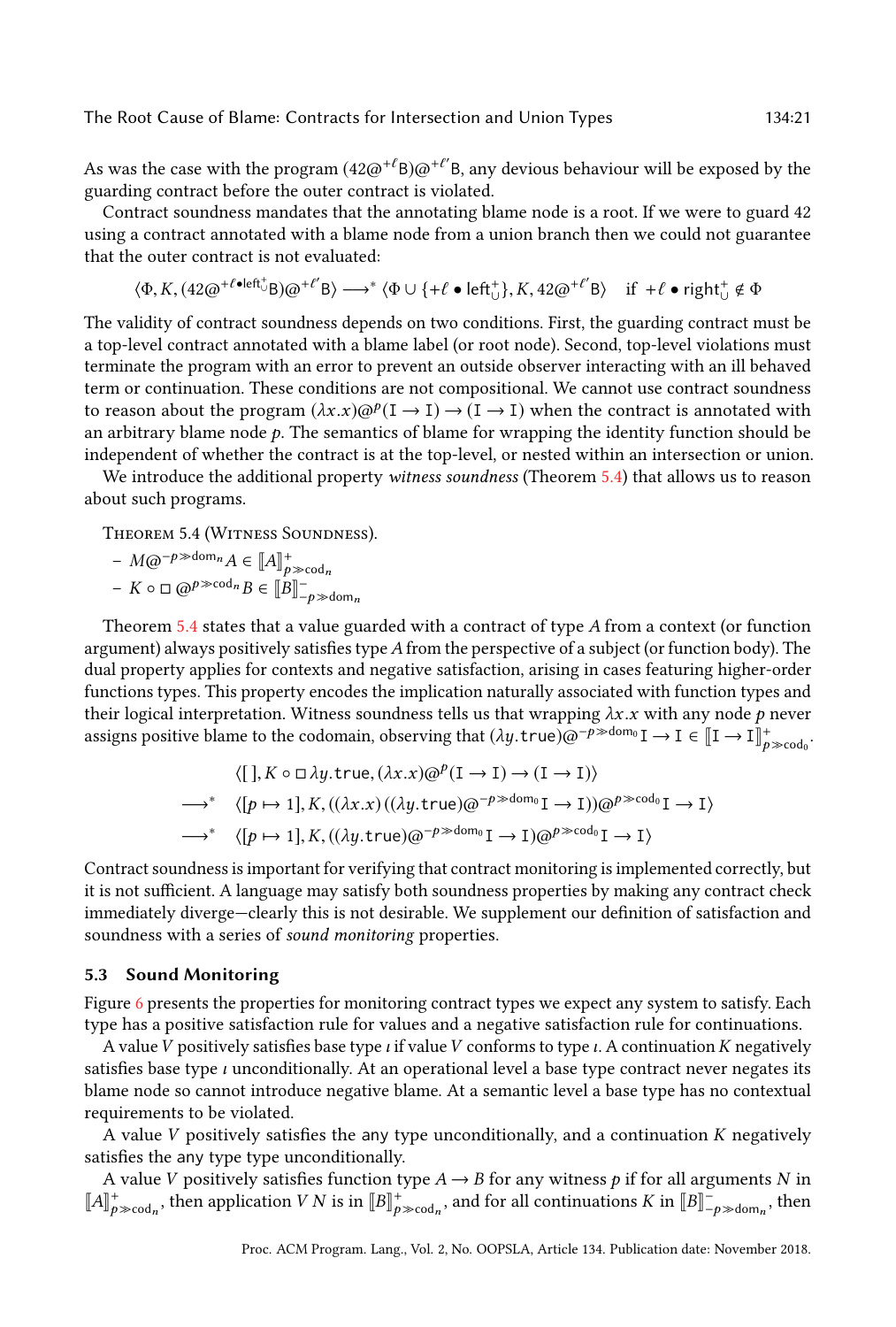<span id="page-21-0"></span> $V \in [\![\iota]\!]^+$ if  $V : \iota$  $K \in \overline{[\![} \iota \overline{]\!]}^$ if true  $V \in [\lfloor \text{any} \rfloor]^+$ if true  $K \in [\![ \text{any} ]\!]^$ if true  $V \in [A \rightarrow B]_p^+$ if  $\forall N \in [A]_p^+$  $p \gg \text{cod}_n$ .  $V N \in [B]_p^+$ <sup>+</sup><br>p≫cod<sub>n</sub></sub> ∧  $\forall K \in \llbracket B \rrbracket_{-p \gg \text{dom}_n}^{-}. K \circ V \Box \in \llbracket A \rrbracket_{-p \gg \text{dom}_n}^{-}$  $K \in [A \rightarrow B]$ <sup>-</sup> if  $\forall K', N. K \longrightarrow_{\Box}^{P \times \text{dom}_n} K' \circ \Box N \Rightarrow N \in [A]^+ \wedge K' \in [B]^ V \in [A \cap B]^+$ if  $V \in [A]^+ \wedge V \in [B]^+$  $K \in \overline{A \cap B}$ <sup>-</sup> if  $K \in [\![A]\!]^- \vee K \in [\![B]\!]^ V \in [A \cup B]^+$ if  $V \in [A]^+ \vee V \in [B]^+$  $K \in [A \cup B]$ <sup>-</sup> if  $K \in [A]^- \wedge K \in [B]^$ for some  $\Phi$ ,  $\Delta$ ,  $V$ 

Terms 
$$
M, N := \cdots | V^{\square}
$$
  
\nValues  $V, W := \cdots | V^{\square}$   
\n $\xrightarrow{\langle \Phi, \Delta, K, V^{\square} \rangle \longrightarrow^* \langle \Phi', \Delta', K' \circ V^{\square} \square, N \rangle}$   
\n $K \longrightarrow^*_{\square} K' \circ \square N$ 

Fig. 6. Sound Monitoring Properties

the composed continuation  $K \circ V \square$  is in  $[\![A]\!]_{-p\gg \text{dom}_n}^-$ . Informally, if a value satisfies a function type then application to satisfying arguments yields satisfying results, and the continuation that applies the function value should respect the argument type when composed with a continuation that respects the result type.

Our property for function types is similar to the definition of satisfaction for function types given by [Keil and Thiemann](#page-27-3) [\[2015a\]](#page-27-3), except we use witness satisfaction rather than general satisfaction. The property requires us to show that  $V \omega^p A \rightarrow B$  never blames p in any context, so arguments to V cannot be assumed to satisfy A. To use the hypothesis that assumes  $N$  satisfies  $A$  we must show that wrapping any argument with the domain contract produces a satisfying term–this is contract soundness. If we required  $N \in [A]^+$  then we would have to restrict p to be a root node as per contract soundness (Theorem [5.3\)](#page-19-2). Instead, we relax the notion of satisfaction to witness satisfaction, taking the witnesses to be the domain and codomain blame nodes. If an argument  $N$  is satisfying according to the function result node  $p \gg \text{cod}_n$  then the function is obligated to return a satisfying result for the same node; the analogous case applies for continuations and negative satisfaction. Using witness satisfaction allows us to use witness soundness (Theorem [5.4\)](#page-20-0) to show that any argument to V is satisfying because the argument is wrapped as  $N@^{-p \gg dom_n}A$ . The use of witness satisfaction is justified because the witnesses are only those that arise naturally in evaluation, and the witness for  $V$  ranges over all nodes  $p$ , making it equivalent to general satisfaction. If we use general satisfaction for  $N$  and  $K$  then we are unable to reason about function types within union and intersection, which is unsatisfactory. When we restrict contracts to simple types then we may use general satisfaction provided that blame causes program termination.

A continuation K negatively satisfies function type  $A \rightarrow B$  if for every argument continuation  $K' \circ \Box N$  that K reduces to then  $K'$  is in  $[[B]]^-$  and N is in  $[[A]]^+$ . Informally, if a continuation satisfies a function type then the continuation only applies the function to satisfying arguments in continuations that satisfy the result type. This property uses *context reduction*, denoted  $\rightarrow_{\Box}^*$ . The definition is given in Figure [6](#page-21-0) and extends the syntax and operational semantics of  $\lambda^{\cap\cup}$ . The value  $V^{\Box}$  denotes distinguished value V: the value that continuation K was initially applied to, or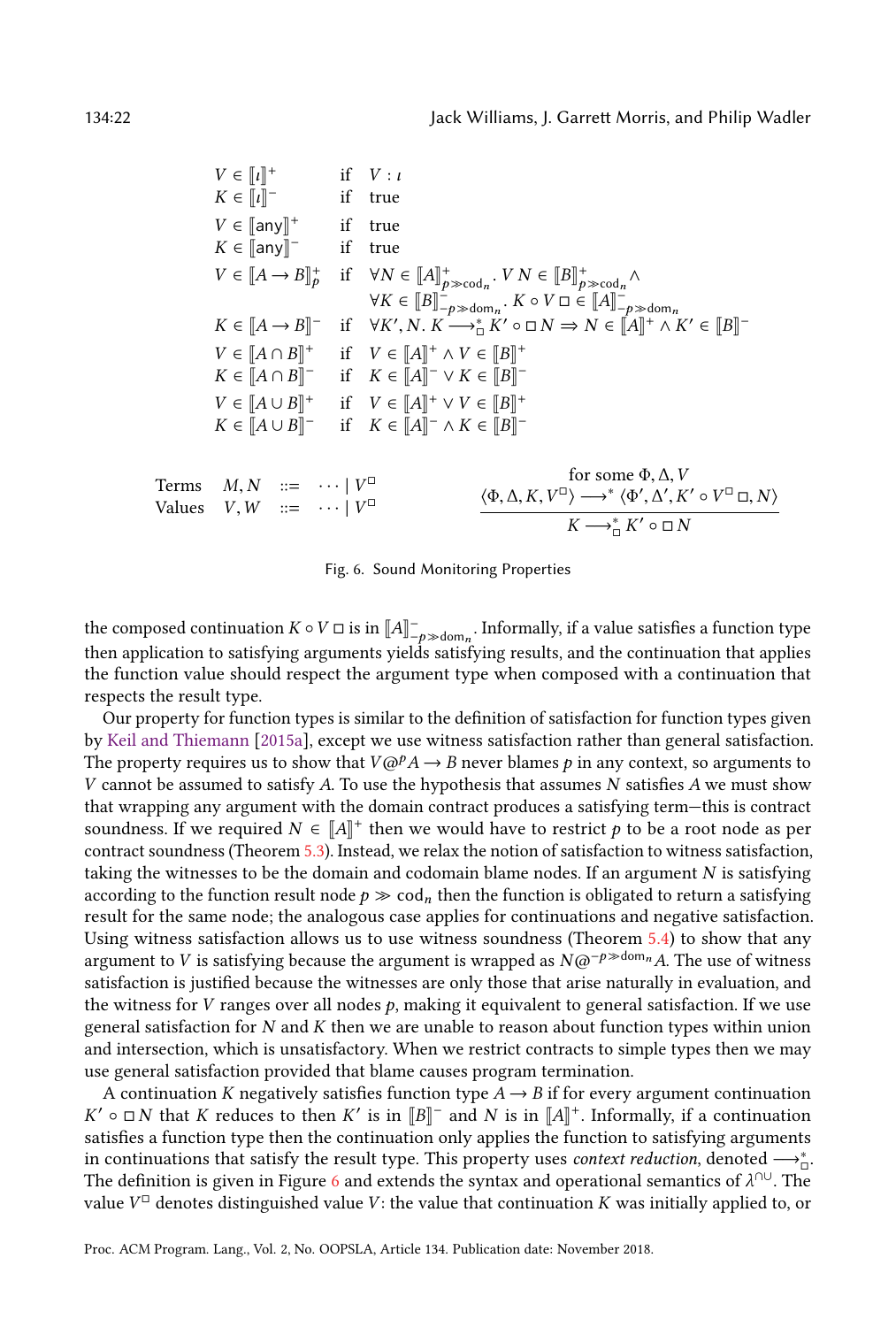<span id="page-22-1"></span>Branch Types ∘ ::= ··· | ⊓  $\langle K, V \mathcal{Q}^p A \sqcap B \rangle$  →  $\langle K, (V \mathcal{Q}^{p \bullet \mathsf{left}_\sqcap^+} A) \mathcal{Q}^{p \bullet \mathsf{right}_\sqcap^+} B \rangle$ resolve( $p \bullet d_{\sqcap}^{\pm}[P], \Phi$ ) = assign( parent( $p \bullet d_{\sqcap}^{\pm}[P], \Phi$ )  $V \in [A \sqcap B]^+$  if  $V \in [A]^+ \wedge V \in [B]^+$  $K \in [A \sqcap B]^-$  if  $K \in [A]^- \wedge K \in [B]^-$ Fig. 7. Extending  $\lambda^{\cap\cup}$  to support and ( $\sqcap$ )

the "hole". The behaviour of  $V^{\Box}$  is identical to  $V$  in the operational semantics. Context reduction is used in the satisfaction property to state that for any value  $V$  that we apply the continuation to, if the configuration evaluates to an application of  $V$ , then that application continuation must satisfy the function type.

A value V positively satisfies intersection type  $A \cap B$  if V positively satisfies A and V positively satisfies B. A continuation K negatively satisfies intersection type  $A \cap B$  if K negatively satisfies A or K negatively satisfies B.

A value V positively satisfies union type  $A \cup B$  if V positively satisfies A or V positively satisfies B. A continuation K negatively satisfies union type  $A \cup B$  if K negatively satisfies A and K negatively satisfies B.

THEOREM 5.5.  $\lambda^{\cap\cup}$  obeys all monitoring properties in Figure [6.](#page-21-0)

# 5.4 On Function Contracts

We follow existing work where contracts for function types only monitor application, they do not check that the value is a  $\lambda$ -abstraction. [Keil and Thiemann](#page-27-3) [\[2015a\]](#page-27-3) propose encoding a traditional function contract  $I \mapsto B$  using an intersection contract  $(\mapsto) \cap I \to B$ , where  $(\mapsto)$  denotes a base type that any abstraction conforms to. Following our satisfaction properties (and theirs) then all continuations satisfy  $I \mapsto B!$  Base types are always negatively satisfied and intersection only requires negative satisfaction of one type. Clearly, intersection is not the right tool for the job.

Intersection should not be used to combine types with disjoint eliminators because there is no context where both branches *could* be assigned negative blame. Instead, we propose using *and*  $(\Box)$ . The ⊓ combinator acts like positive intersection and negative union (an intersection contract where both positive and negative blame are covariant). We extend our work to support ⊓ in Figure [7.](#page-22-1) The operational semantics are extended with a rule to split ⊓ contracts. Blame resolution and the monitoring properties are extended with rules similar to positive intersection and negative union. This encoding still allows us to use intersection to build overloaded functions such as  $(I \rightarrow B) \cap (B \rightarrow I)$  as each branch of the intersection is active in function application contexts.

# <span id="page-22-0"></span>6 COMPARISON

In this section we compare our work with existing approaches to contract semantics. First, the work by [Keil and Thiemann](#page-27-3) [\[2015a\]](#page-27-3) on intersection and union contracts. Second, the work by [Dimoulas](#page-27-4) [and Felleisen](#page-27-4) [\[2011\]](#page-27-4), [Dimoulas et al.](#page-27-13) [\[2011\]](#page-27-13), and [Dimoulas et al.](#page-27-14) [\[2012\]](#page-27-14) on contract semantics and correctness for a contract calculus CPCF.

# 6.1 Intersection and Union Contracts by Keil and Thiemann

Operational Semantics. The operational semantics presented by [Keil and Thiemann](#page-27-3) [\[2015a\]](#page-27-3) is the first to implement higher-order intersection and union contracts with blame. Our work shows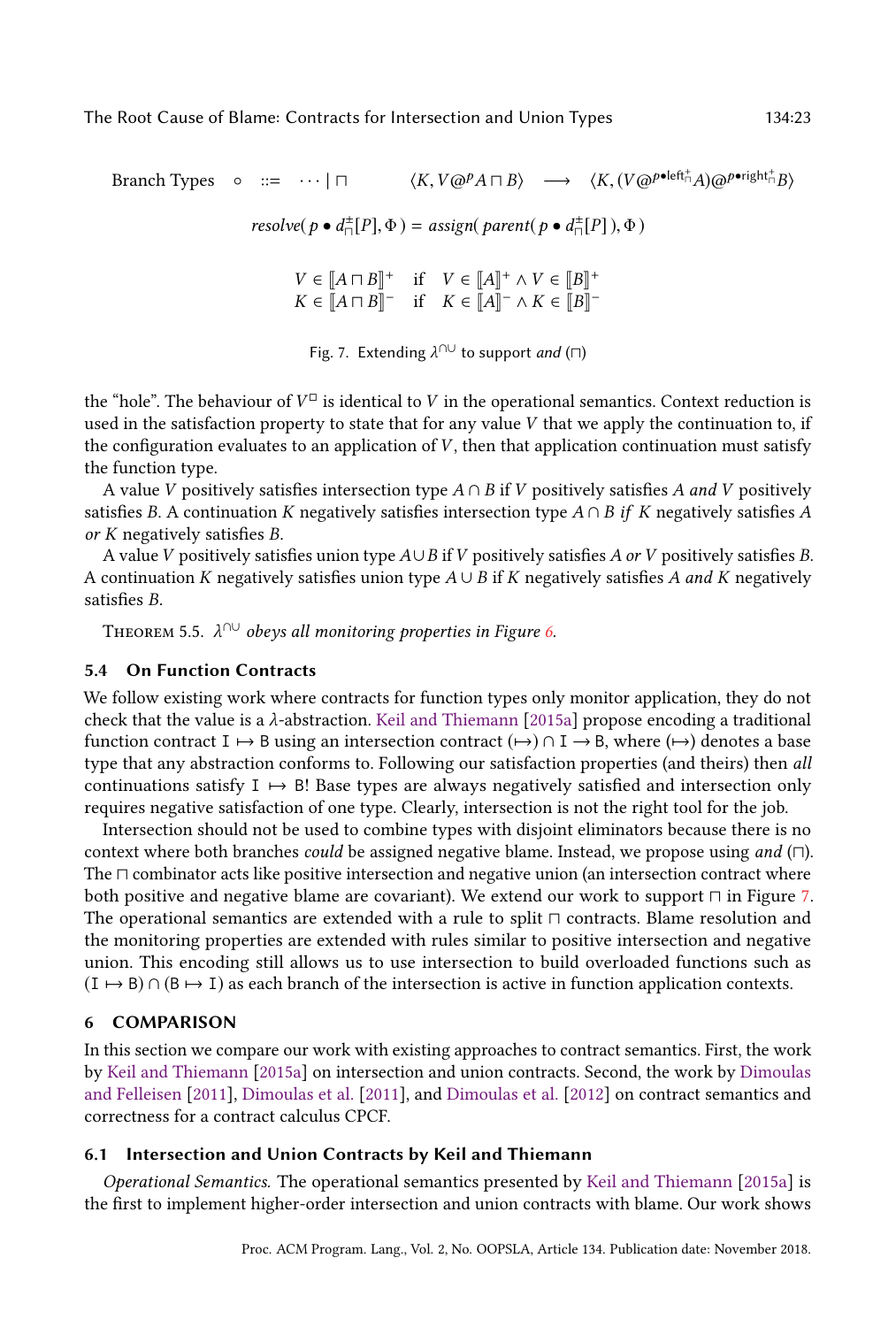that intersection and union contracts can be implemented uniformly. The salient consequence of our approach is a simplified treatment of nested intersection and union. [Keil and Thiemann](#page-27-3) [\[2015a\]](#page-27-3) rely on the distributive law of intersection over union to monitor a contract of type  $(A \cup B) \cap C$ , leading to the reduction:

$$
V\mathcal{Q}^p(A\cup B)\cap C\longrightarrow (V\mathcal{Q}^{p\bullet \mathsf{left}^+_{\cup}}A\cap C)\mathcal{Q}^{p\bullet \mathsf{right}^+_{\cup}}B\cap C
$$

Our approach splits the intersection contract without duplicating contract C.

$$
V@^{p}(A\cup B)\cap C\longrightarrow (V@^{p\bullet\mathrm{left}^+_{\cap}}A\cup B)@^{p\bullet\mathrm{right}^+_{\cap}}C
$$

The system by [Keil and Thiemann](#page-27-3) [\[2015a\]](#page-27-3) supports user-defined contracts while we restrict the language of contracts to a fixed set of types. Combining intersection and union with user-defined contracts poses an additional challenge. A user-defined contract that applies its value, such as C defined as  $\lambda f$ .(f true) = false, will violate the commuting property of intersection and union under a naive implementation. The contract  $C \cup (I \rightarrow I)$  will apply contract C then wrap the resulting value with function contract I  $\rightarrow$  I; the contract (I  $\rightarrow$  I) ∪ C will wrap the value with function contract  $I \rightarrow I$  then apply contract C to the wrapped value, triggering a negative blame violation on the domain of contract  $I \rightarrow I$ . The behaviour of contracts in separate branches should be independent however a naive implementation can allow them to interfere. [Keil and Thiemann](#page-27-3) [\[2015a\]](#page-27-3) present a solution that drops contracts appearing in certain illegal contexts. In the example, the wrapper for function contract  $I \rightarrow I$  will be dropped in the body of contract C, preventing the negative blame violation. We expect that their solution can be adapted to our operational semantics.

Performance. The formal development by [Keil and Thiemann](#page-27-3) [\[2015a\]](#page-27-3) is used as a basis for the contract implementation *Treat*/S [\[Keil and Thiemann 2015b\]](#page-27-15). The latter provides a performance evaluation that analyses the impact of contracts on execution speed. We do not present a performance evaluation based on our work, however we can highlight the key differences between our work and that of [Keil and Thiemann](#page-27-3) [\[2015a\]](#page-27-3) that may impact performance.

The blame state we use to record contract violations is proportional in size to the constraint set [Keil and Thiemann](#page-27-3) [\[2015a\]](#page-27-3) maintain, with both data-structures representing the shapes of types used in contracts. To facilitate uniform monitoring our system requires a context tracker to record function application, whereas [Keil and Thiemann](#page-27-3) [\[2015a\]](#page-27-3) do not. The context tracker is proportional in size to the blame state. The primary reward for our approach is that we do not duplicate contracts when monitoring union within intersection because our implementation does not use the distributive law of intersection over union. Both the system of [Keil and Thiemann](#page-27-3) [\[2015a\]](#page-27-3) and our system do not implement recursive contracts. A naive implementation could cause the blame state to grow without bound. Combining recursive contracts with contracts that require blame state is an interesting technical challenge still to be solved.

Contract Semantics. In addition to an operational semantics, [Keil and Thiemann](#page-27-3) [\[2015a\]](#page-27-3) also present a "denotational" style contract semantics by defining sets of terms and contexts that satisfy a type using a series of coinductive definitions. The definitions are justified as denotational as they make no mention of contracts and monitoring behaviour, whereas our definition of satisfaction is defined purely in terms of monitoring and blame. They give blame soundness results showing that satisfying terms (contexts) never elicit positive (negative) blame, and their operational semantics satisfy the monitoring properties in Figure [6](#page-21-0) as a direct consequence of their definition of contract satisfaction. [Keil and Thiemann](#page-27-3) [\[2015a\]](#page-27-3) show that their system satisfies contract soundness (Theorem [5.3\)](#page-19-2), but they do not present a result equivalent to our notion of witness soundness (Theorem [5.4\)](#page-20-0). Stating an equivalent property is difficult because their definition of contract satisfaction ignores blame, while witness soundness is fundamentally about contract satisfaction and blame.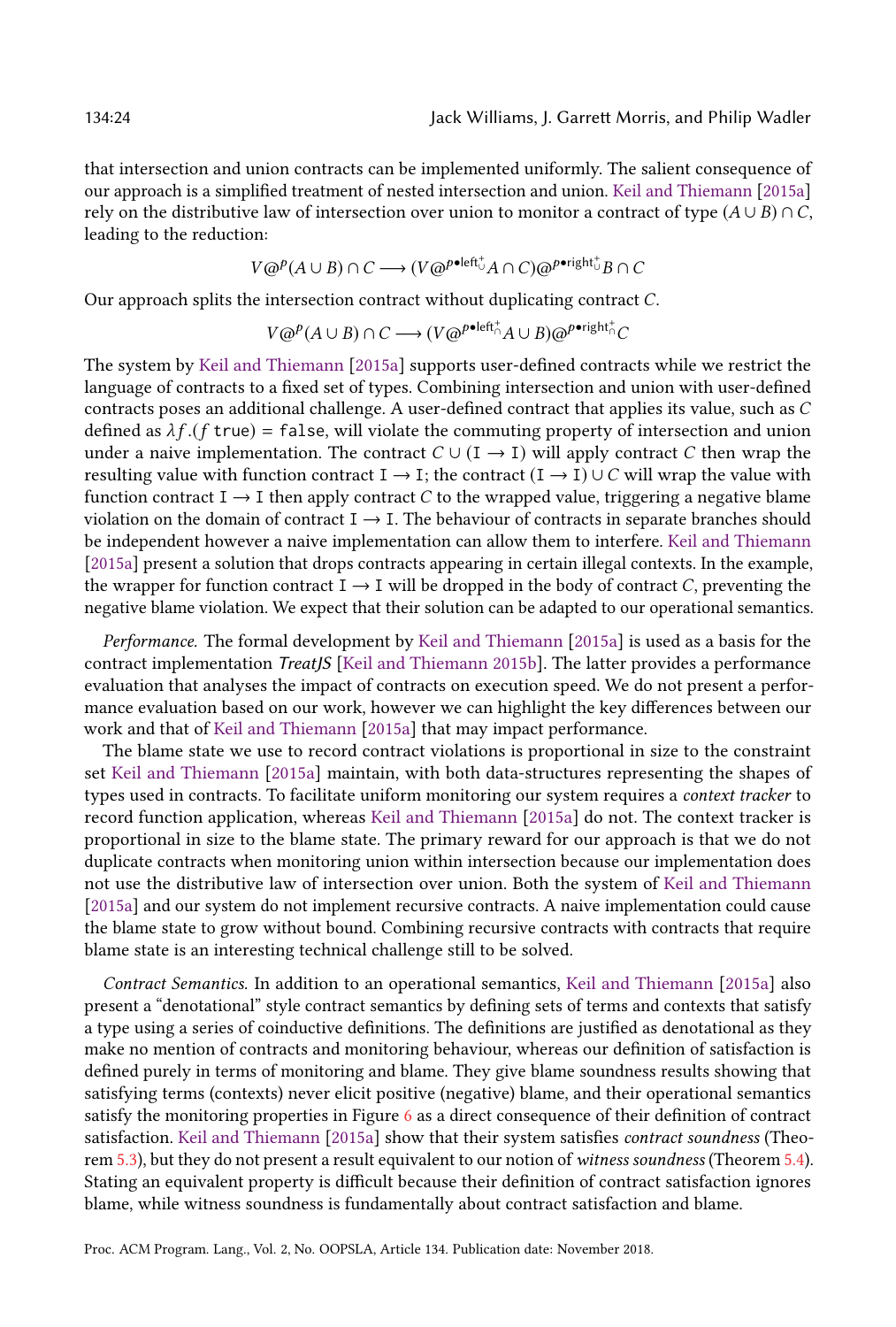#### 6.2 CPCF

Correctness Criteria. [Dimoulas and Felleisen](#page-27-4) [\[2011\]](#page-27-4) present CPCF, a call-by-value variant of PCF with higher-order contracts including dependent function contracts, but without intersection and union. CPCF has subsequently been used to refine criteria for blame and monitoring correctness.

[Dimoulas et al.](#page-27-13) [\[2011\]](#page-27-13) introduce blame correctness and compare existing contract monitoring strategies lax and picky. The lax strategy is blame correct but fails to catch certain errors; the picky strategy catches more errors but is not blame correct. They introduce a third strategy, indy, that discovers the same number of errors as picky while retaining blame correctness.

[Dimoulas et al.](#page-27-14) [\[2012\]](#page-27-14) observe that blame correctness is not enough as it does not distinguish the monitoring strategies lax and indy. They develop the generalised criterion complete monitoring. A contract system is a complete monitor if the embedding of wrapped terms into existing programs is unable to induce stuck states, instead either terminating, diverging, or raising blame. We conjecture that our calculus is a complete monitor under the condition that values embedded with function contracts are also paired with first-order function checks, avoiding stuck states that could arise from attempting to apply a number or boolean. This is because our definition of function contracts only monitor the application of a value, but do not guarantee that the value is a  $\lambda$ -abstraction. The complete monitor property is satisfied primarily because we do not support user-defined or dependent function contracts. To combine intersection and union with dependent function contracts and maintain complete monitoring is an interesting future challenge.

Contract Semantics. We are not the first to define contract satisfaction using monitoring behaviour; [Dimoulas and Felleisen](#page-27-4) [\[2011\]](#page-27-4) define contract satisfaction using observational equivalence. A value satisfies a contract if monitoring the value using the contract is observationally equivalent to monitoring the value using only the negative (or client) obligations of the contract. A context satisfies a contract if monitoring the context using the contract is observationally equivalent to monitoring the context using only the positive (or server) obligations of the contract. [Dimoulas](#page-27-4) [and Felleisen](#page-27-4) [\[2011\]](#page-27-4) do not present a series of sound monitoring properties, though CPCF does satisfy the properties in Figure [6](#page-21-0) for simple types. If we restrict contracts to simple types then our definition of contract satisfaction provides a similar equivalence.

Definition 6.1 (Positive and Negative Obligations).

$$
(A \rightarrow B)^{+} = A^{-} \rightarrow B^{+}
$$
  
\n
$$
(A \rightarrow B)^{-} = A^{+} \rightarrow B^{-}
$$
  
\n
$$
t^{+} = t
$$
  
\n
$$
t^{-} = \text{any}
$$
  
\n
$$
t^{-} = \text{any}
$$
  
\n
$$
\text{any}^{+} = \text{any}
$$
  
\n
$$
\text{any}^{-} = \text{any}
$$

Define operations  $A^+$  and  $B^-$  on types that specify the positive (server) and negative (client) obligations of a type. Obligations for function types are contravariant in the domain and covariant in the codomain. Positive obligations for base types are the identity. Negative obligations for base types are any as base types have no contextual requirements. Obligations for any are the identity.

When V positively satisfies A then monitoring V with A and  $A^-$  are bisimilar. When K negatively satisfies *B* then guarding *K* with *B* and  $B^+$  are bisimilar.

THEOREM 6.2 (SATISFACTION AND TRUST). For bisimulation  $\approx$  then:

 $-V \in [A]^+$  iff  $\langle K, V \varpi^p A \rangle \approx \langle K, V \varpi^p A^- \rangle$  for all K and fresh p.

 $- K \in \overline{[B]}^-$  iff  $\langle K, V \overline{\omega}^p B \rangle \approx \langle K, V \overline{\omega}^p B^+ \rangle$  for all V and fresh p.

Our approach to contract satisfaction and the approach of [Dimoulas and Felleisen](#page-27-4) [\[2011\]](#page-27-4) coincide for simple types, but consider when the types are extended to include intersection and union.

The value  $\lambda x.x$  should satisfy the intersection type  $(I \to I) \cap (B \to B)$ . Following the obligationoriented semantics of [Dimoulas and Felleisen](#page-27-4) [\[2011\]](#page-27-4) suggests that the client obligations of the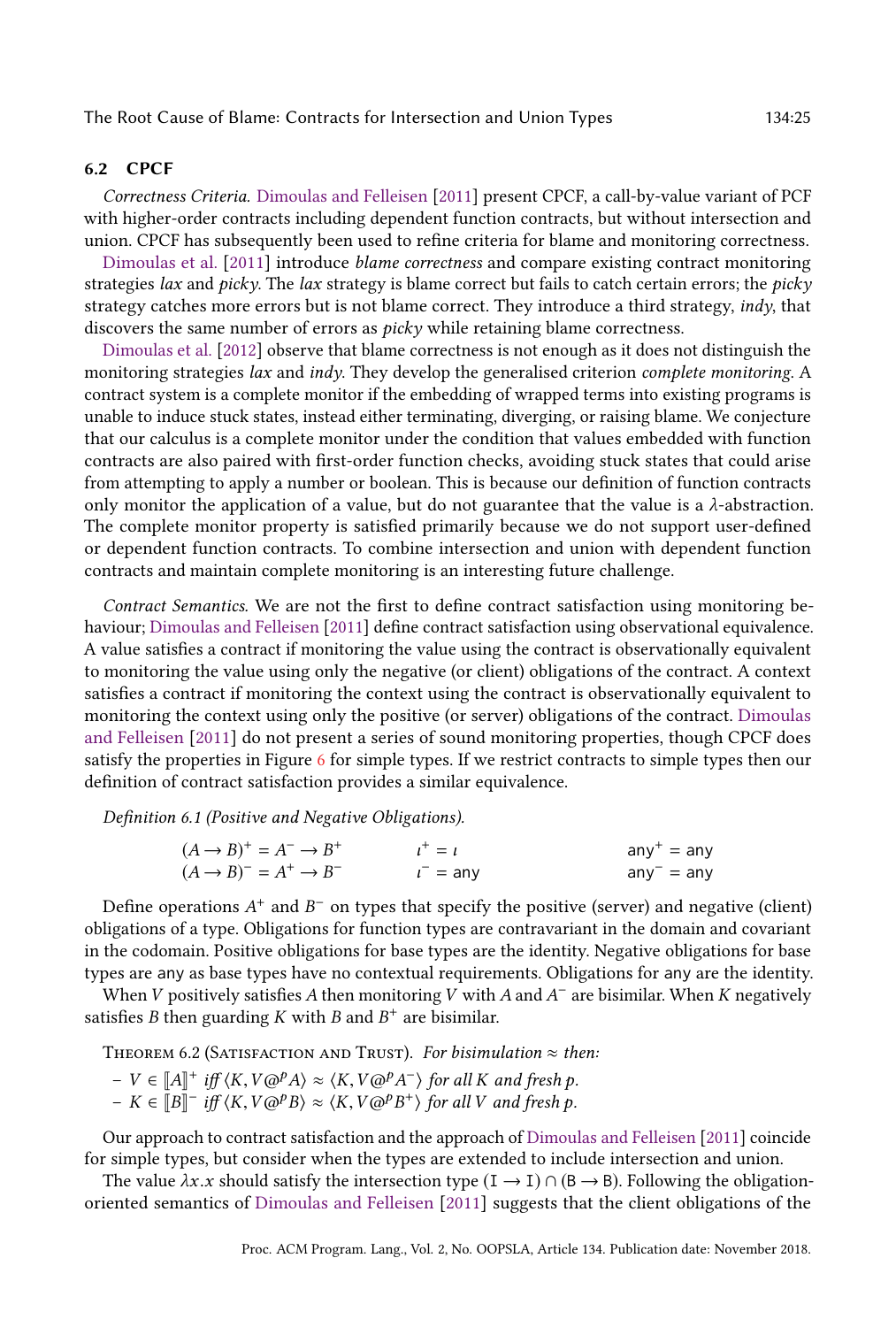intersection type are the domain contracts in each branch. Erasing the client obligations of the contract in any satisfying context should not add blame to the value. For example:

<span id="page-25-2"></span><span id="page-25-1"></span>
$$
\langle Id \circ \Box 42, \lambda x. x \mathcal{Q}^{+\ell} (\mathbf{I} \to \mathbf{I}) \cap (\mathbf{B} \to \mathbf{B}) \rangle \tag{S/C}
$$

$$
\langle Id \circ \Box 42, \lambda x. x \mathcal{Q}^{+\ell}(\text{any} \to \mathrm{I}) \cap (\text{any} \to \mathrm{B}) \rangle \tag{S}
$$

If Program ( $S/C$ ) does not assign blame to  $+\ell$  then Program [\(S\)](#page-25-2) with client obligations erased should not blame + $\ell$ . However, observe that no terminating function may satisfy the type (any  $\rightarrow$  I)  $\cap$ (any  $\rightarrow$  B) as no function can return a value that satisfies both I and B: erasing client obligations will cause  $+\ell$  to be assigned blame! There is no immediate solution to the problem of combining obligation-oriented approaches to contract satisfaction with intersection and union.

# <span id="page-25-0"></span>7 RELATED WORK

Contracts and Blame. [Meyer](#page-27-1) [\[1988\]](#page-27-1) proposed the use of software contracts for monitoring function pre and post conditions at run-time, later implemented in Eiffel [\[Meyer 1992\]](#page-27-16). The description of contracts alluded to what we now refer to as positive and negative obligations (and consequently blame): preconditions bind the client and post-conditions bind the class.

[Findler and Felleisen](#page-27-2) [\[2002\]](#page-27-2) gave us higher-order function contracts along with positive and negative blame assignment. Their work paved the way for gradual typing and combining typed and untyped code [\[Siek and Taha 2006;](#page-27-0) [Tobin-Hochstadt and Felleisen 2006\]](#page-28-1), with an extensive range of research involving contracts, gradual typing, and blame soon following. Contracts have been extended to include polymorphism [\[Guha et al.](#page-27-10) [2007\]](#page-27-10), and affine types [\[Tov and Pucella 2010\]](#page-28-2). Gradual typing has been extended to include references [\[Siek et al.](#page-28-3) [2015b\]](#page-28-3), polymorphism [\[Ahmed](#page-27-17) [et al.](#page-27-17) [2017;](#page-27-17) [Igarashi et al.](#page-27-18) [2017a\]](#page-27-18), and session types [\[Igarashi et al.](#page-27-19) [2017b\]](#page-27-19). [Wadler and Findler](#page-28-4) [\[2009\]](#page-28-4) introduce blame calculus, adding blame to gradually typed languages with explicit casts. [Siek et al.](#page-27-20) [\[2015a\]](#page-27-20) refined the definition of gradually typed languages with the gradual guarantee.

[Wadler](#page-28-5) [\[2015\]](#page-28-5) compares languages that use contracts and those that use casts. Particular focus is given to blame tracking for function types: "To complement or not to complement?". They argue for the former. We believe the presentation of our system benefits significantly by using a single blame identifier with complement instead of using two and swapping them. Positive and negative blame identifiers have a pleasing symmetry with positive an negative satisfaction for types.

Gradual Typing with Intersection and Union. [Castagna and Lanvin](#page-27-21) [\[2017\]](#page-27-21) extend the gradually typed lambda calculus with intersection and union types. Their system uses a set-theoretic interpretation of intersection and union, and employs abstract interpretation in the style of [Garcia et al.](#page-27-22) [\[2016\]](#page-27-22) to give a semantics to gradual types. Dynamic checks are added through type-directed cast insertion, like most sound gradual type systems. They show that clever use of intersection types that combine the gradual type (?) can be used to reduce the number of type casts a user is required to write by hand. The calculus does not consider blame (using cast errors instead) and their choice of operational semantics prevents the statement of a useful blame theorem.

[Toro and Tanter](#page-28-6) [\[2017\]](#page-28-6) develop the idea of gradual union types, combining the advantages of tagged and untagged unions. A gradual union permits the flexibility of dynamic typing without being totally permissive: a gradual union type will statically reject some programs while the gradual type will not.

[Siek and Tobin-Hochstadt](#page-27-23) [\[2016\]](#page-27-23) extend the gradually typed lambda calculus with untagged union and equi-recursive types, allowing them handle common idioms for encoding data structures in dynamically typed languages. Their union types only contain unique type constructors therefore unions of function types are not permitted. This restriction greatly simplifies blame tracking as it means union checking only requires first-order checks, without any blame state.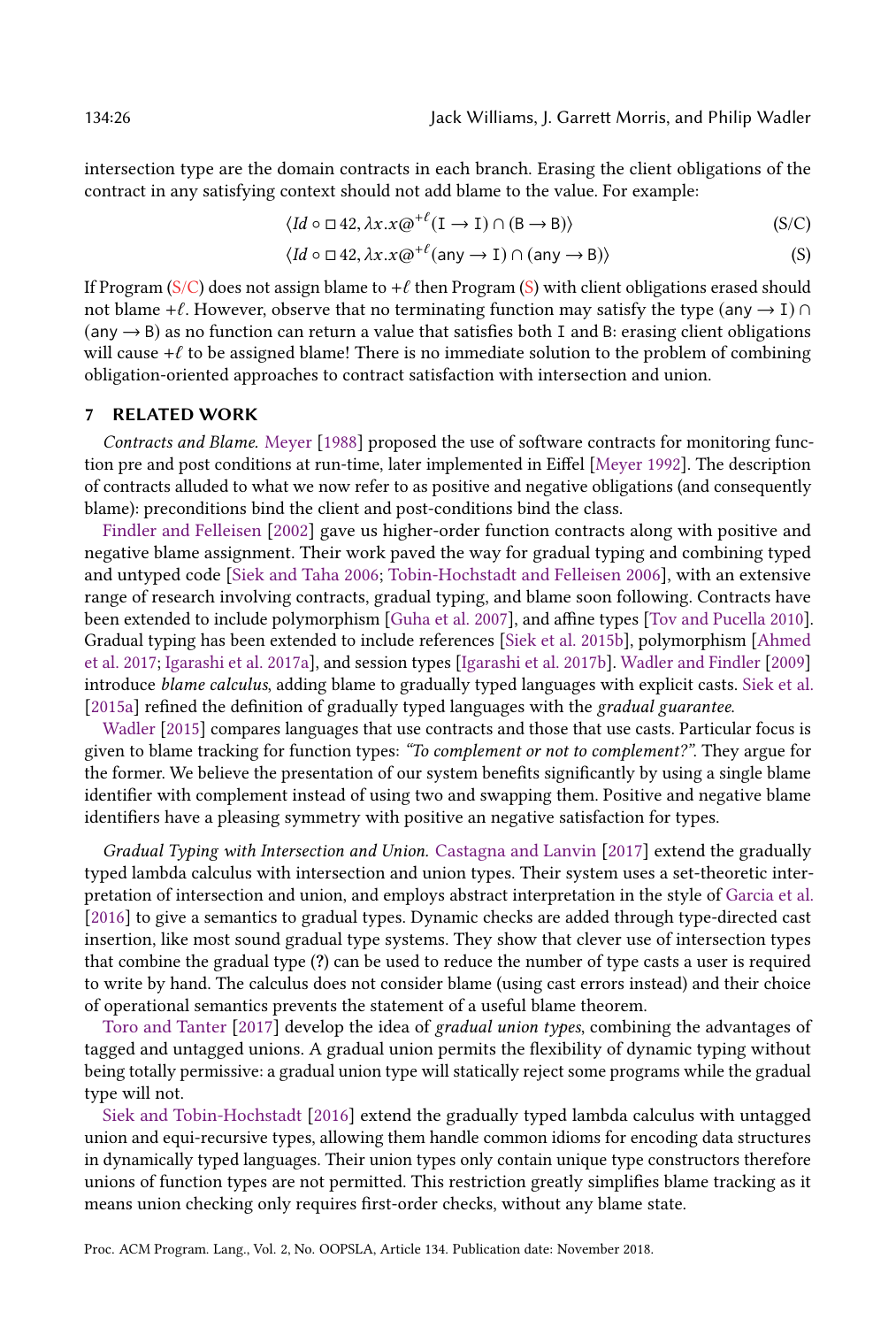Contract Semantics. [Blume and McAllester](#page-27-24) [\[2006\]](#page-27-24) give a sound and complete model for contracts defined in the style of [Findler and Felleisen](#page-27-2) [\[2002\]](#page-27-2). The semantics of a contract are defined to be a set of values, similarly to [Keil and Thiemann](#page-27-3) [\[2015a\]](#page-27-3), and their definition resembles our monitoring properties. Soundness is defined using a central lemma that exhibits a duality between positive and negative, comparable to other work, however their semantics does not distinguish satisfying contexts. Consequently, their soundness result must define a set of safe programs where possible blame errors can be replaced with divergence, without changing behaviour. [Findler et al.](#page-27-25) [\[2004\]](#page-27-25) and [Findler and Blume](#page-27-26) [\[2006\]](#page-27-26) study contracts as pairs of projections. They find that using projections to model contracts yields a more efficient implementation. Extending a projection model to support intersection and union poses an interesting challenge as the projection functions would have to be impure functions due to blame state. The model developed by [Findler and Blume](#page-27-26) [\[2006\]](#page-27-26) reveals that there are two kinds of any contract: one that is the most permissive, and one that has no obligations. Our implementation of any satisfies the latter interpretation.

[Xu et al.](#page-28-7) [\[2009\]](#page-28-7) develop a static verification framework for Haskell using higher-order contracts and symbolic execution. They give a declarative definition of satisfaction that shares similarities with ours, however they do not give a concrete definition to satisfaction and do not consider negative satisfaction. They highlight the telescopic property: when composing two wrappers of the same type, the negative label of the first wrapper and the positive label of the second wrapper are redundant. A directly equivalent property cannot be stated in our framework as we complement a single label rather than swap a pair of labels, however the property can be captured in spirit. For any term  $M\omega^{+\ell}A\omega^{+\ell'}A$ , then the blame nodes  $-\ell$  and  $+\ell'$  (if they arise during reduction through wrapping) can never be blamed-this follows immediately from contract soundness.

[Swords et al.](#page-28-8) [\[2018\]](#page-28-8) study a variety of contract enforcement strategies including eager and lazy, synchronous and parallel. They present a unified framework capable of describing the aforementioned strategies by observing that contracts are patterns of communication, with monitored programs communicating with contract monitors via channels. Their framework is highly compositional as it allows contracts to be implemented using multiple strategies.

#### <span id="page-26-0"></span>8 CONCLUSION

Contracts are a lightweight approach for using types to describe and enforce program invariants dynamically. Intersection and union describe common idioms from dynamically typed programming, making them desirable contract operators. We extend the untyped lambda calculus with contracts for higher-order intersection and union types, giving uniform treatment to both. Previous work relies on monitoring that has multiple specialised rules for intersection; we give a single rule that immediately decomposes any intersection. Previous work relies on monitoring that extracts unions from within intersections; we give a single rule that immediately decomposes any union.

We give a new approach to describing and verifying contract semantics in the untyped lambda calculus. We adopt existing approaches that describe values as positively satisfying types and continuations as negatively satisfying types, however we describe satisfaction in terms of blame behaviour. Additionally, we also define a new type of satisfaction: witness satisfaction. We show that our monitoring semantics are correct by describing a series of monitoring properties any system should satisfy.

# ACKNOWLEDGMENTS

We wish to thank the anonymous OOPSLA reviewers for their detailed comments. This work was supported by Microsoft Research through its PhD Scholarship Programme, and by EPSRC programme grant EP/K034413/1.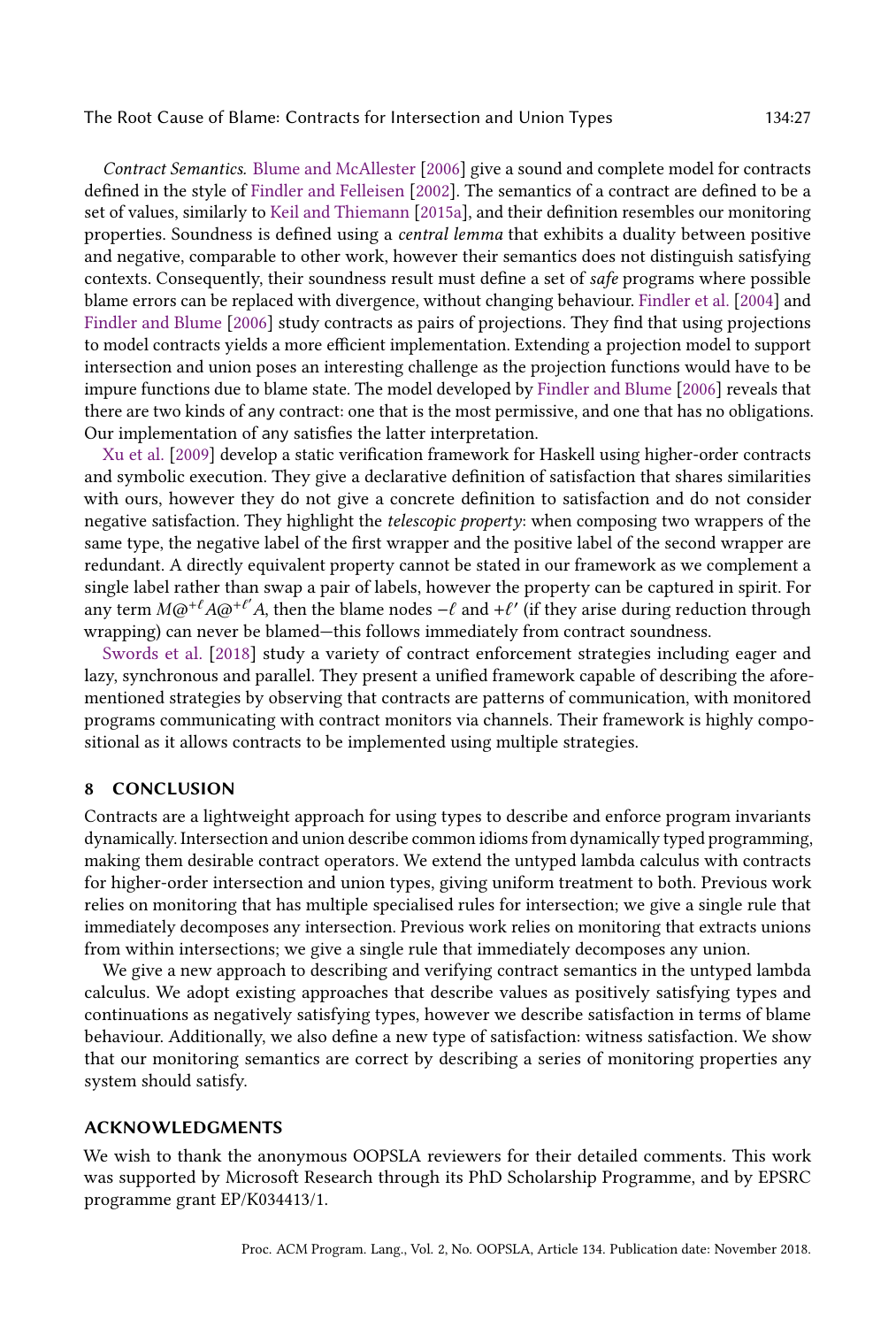#### 134:28 Jack Williams, J. Garrett Morris, and Philip Wadler

#### REFERENCES

- <span id="page-27-17"></span>Amal Ahmed, Dustin Jamner, Jeremy G. Siek, and Philip Wadler. 2017. Theorems for Free for Free: Parametricity, With and Without Types. In ACM International Conference on Functional Programming (ICFP).
- <span id="page-27-11"></span>Franco Barbanera and Mariangiola Dezani-Ciancaglini. 1991. Intersection and Union Types. In Theoretical Aspects of Computer Software, Takayasu Ito and Albert R. Meyer (Eds.). Springer Berlin Heidelberg.
- <span id="page-27-8"></span>Gavin Bierman, Martín Abadi, and Mads Torgersen. 2014. Understanding TypeScript. In European Conference on Object-Oriented Programming (ECOOP). [https://doi.org/10.1007/978-3-662-44202-9\\_11](https://doi.org/10.1007/978-3-662-44202-9_11)
- <span id="page-27-24"></span>Matthias Blume and David McAllester. 2006. Sound and complete models of contracts. Journal of Functional Programming 16, 4-5 (2006), 375-414. <https://doi.org/10.1017/S0956796806005971>
- <span id="page-27-21"></span>Giuseppe Castagna and Victor Lanvin. 2017. Gradual Typing with Union and Intersection Types. In ACM International Conference on Functional Programming (ICFP). <https://doi.org/10.1145/3110285>
- <span id="page-27-9"></span>Avik Chaudhuri, Panagiotis Vekris, Sam Goldman, Marshall Roch, and Gabriel Levi. 2017. Fast and Precise Type Checking for JavaScript. In ACM Conference on Object-Oriented Programming: Systems, Languages, and Applications (OOPSLA). <https://doi.org/10.1145/3133872>
- <span id="page-27-5"></span>Mario Coppo and Mariangiola Dezani-Ciancaglini. 1978. A new type assignment for λ-terms. 19 (1978), 139-156.
- <span id="page-27-6"></span>Rowan Davies and Frank Pfenning. 2000. Intersection Types and Computational Effects. In ACM International Conference on Functional Programming (ICFP). <https://doi.org/10.1145/351240.351259>
- <span id="page-27-4"></span>Christos Dimoulas and Matthias Felleisen. 2011. On contract satisfaction in a higher-order world. ACM Transactions on Programming Languages and Systems (TOPLAS) 33, 5 (2011), 16.
- <span id="page-27-13"></span>Christos Dimoulas, Robert Bruce Findler, Cormac Flanagan, and Matthias Felleisen. 2011. Correct Blame for Contracts: No More Scapegoating. In ACM Symposium on Principles of Programming Languages (POPL). [https://doi.org/10.1145/](https://doi.org/10.1145/1926385.1926410) [1926385.1926410](https://doi.org/10.1145/1926385.1926410)
- <span id="page-27-14"></span>Christos Dimoulas, Sam Tobin-Hochstadt, and Matthias Felleisen. 2012. Complete Monitors for Behavioral Contracts. In European Symposium on Programming (ESOP).
- <span id="page-27-12"></span>Joshua Dunfield and Frank Pfenning. 2003. Type Assignment for Intersections and Unions in Call-by-Value Languages. In Foundations of Software Science and Computation Structures.
- <span id="page-27-26"></span>Robert Bruce Findler and Matthias Blume. 2006. Contracts as Pairs of Projections. In International Symposium on Functional and Logic Programming (FLOPS), Masami Hagiya and Philip Wadler (Eds.).
- <span id="page-27-25"></span>Robert Bruce Findler, Matthias Blume, and Matthias Felleisen. 2004. An investigation of contracts as projections. University of Chicago Technical Report, TR-2004-02 (2004).
- <span id="page-27-2"></span>Robert Bruce Findler and Matthias Felleisen. 2002. Contracts for Higher-order Functions. In ACM International Conference on Functional Programming (ICFP). <https://doi.org/10.1145/583852.581484>
- <span id="page-27-22"></span>Ronald Garcia, Alison M. Clark, and Éric Tanter. 2016. Abstracting Gradual Typing. In ACM Symposium on Principles of Programming Languages (POPL). <https://doi.org/10.1145/2837614.2837670>
- <span id="page-27-10"></span>Arjun Guha, Jacob Matthews, Robert Bruce Findler, and Shriram Krishnamurthi. 2007. Relationally-parametric Polymorphic Contracts. In Dynamic Languages Symposium (DLS). <https://doi.org/10.1145/1297081.1297089>
- <span id="page-27-19"></span>Atsushi Igarashi, Peter Thiemann, Vasco T. Vasconcelos, and Philip Wadler. 2017b. Gradual Session Types. In ACM International Conference on Functional Programming (ICFP). <https://doi.org/10.1145/3110282>
- <span id="page-27-18"></span>Yuu Igarashi, Taro Sekiyama, and Atsushi Igarashi. 2017a. On Polymorphic Gradual Typing. In ACM International Conference on Functional Programming (ICFP). <https://doi.org/10.1145/3110284>
- <span id="page-27-3"></span>Matthias Keil and Peter Thiemann. 2015a. Blame assignment for higher-order contracts with intersection and union. In ACM International Conference on Functional Programming (ICFP). <https://doi.org/10.1145/2858949.2784737>
- <span id="page-27-15"></span>Matthias Keil and Peter Thiemann. 2015b. TreatJS: Higher-Order Contracts for JavaScripts. In European Conference on Object-Oriented Programming (ECOOP) (Leibniz International Proceedings in Informatics (LIPIcs)). 28-51. [https:](https://doi.org/10.4230/LIPIcs.ECOOP.2015.28) [//doi.org/10.4230/LIPIcs.ECOOP.2015.28](https://doi.org/10.4230/LIPIcs.ECOOP.2015.28)
- <span id="page-27-1"></span>Bertrand Meyer. 1988. Object-Oriented Software Construction. Prentice-Hall, Inc.
- <span id="page-27-16"></span>Bertrand Meyer. 1992. Eiffel: The Language. Prentice-Hall, Inc.
- <span id="page-27-7"></span>Benjamin C. Pierce. 1993. Intersection Types and Bounded Polymorphism. In Typed Lambda Calculi and Applications. Springer Berlin Heidelberg.
- <span id="page-27-0"></span>Jeremy G. Siek and Walid Taha. 2006. Gradual Typing for Functional Languages. In Scheme and Functional Programming Workshop (Scheme).
- <span id="page-27-23"></span>Jeremy G. Siek and Sam Tobin-Hochstadt. 2016. The Recursive Union of Some Gradual Types. Springer International Publishing. [https://doi.org/10.1007/978-3-319-30936-1\\_21](https://doi.org/10.1007/978-3-319-30936-1_21)
- <span id="page-27-20"></span>Jeremy G. Siek, Michael M. Vitousek, Matteo Cimini, and John Tang Boyland. 2015a. Refined Criteria for Gradual Typing. In 1st Summit on Advances in Programming Languages (SNAPL 2015) (Leibniz International Proceedings in Informatics (LIPIcs)). <https://doi.org/10.4230/LIPIcs.SNAPL.2015.274>